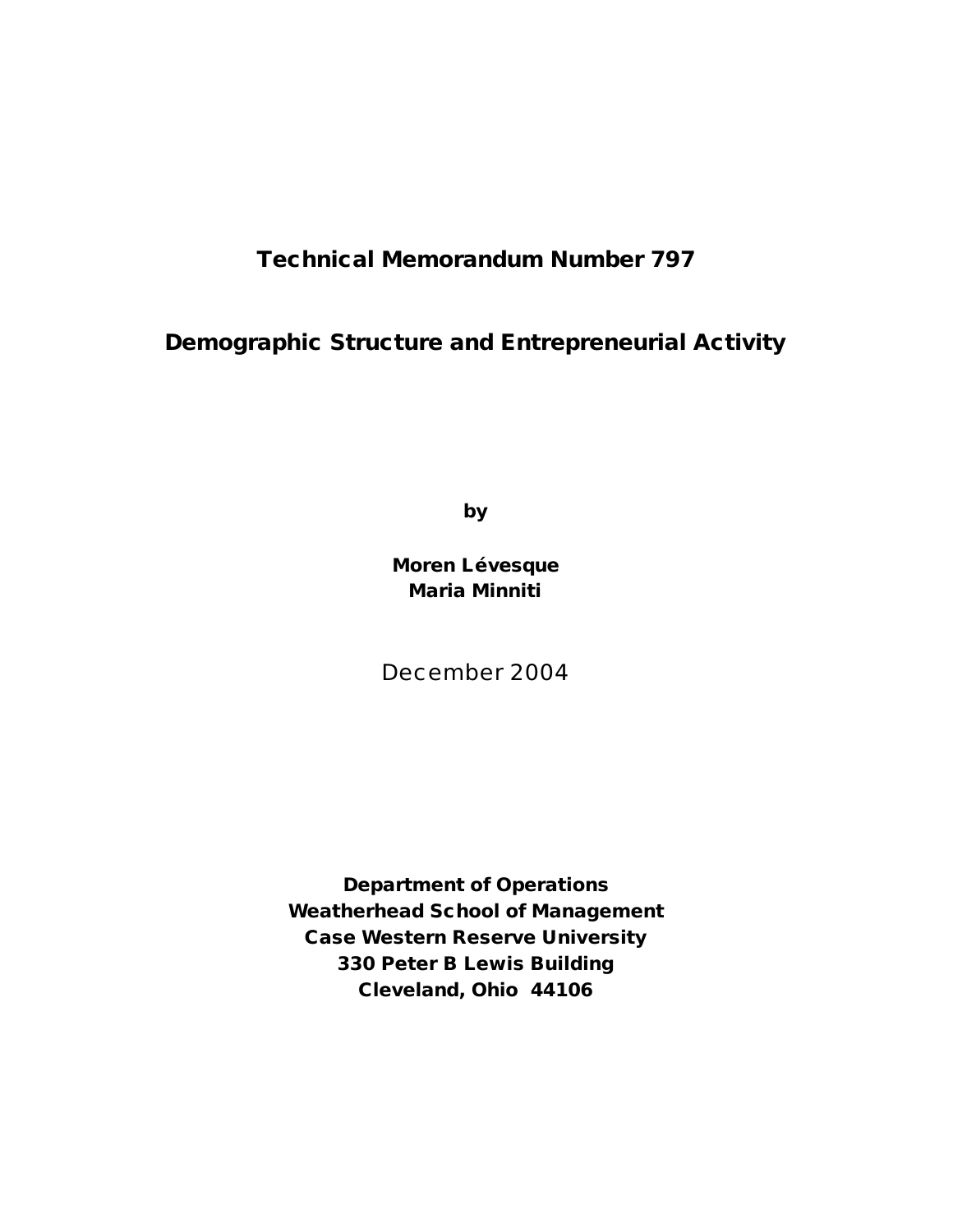## **DEMOGRAPHIC STRUCTURE AND ENTREPRENEURIAL ACTIVITY**

## **Moren Lévesque**

Weatherhead School of Management Case Western Reserve University Cleveland, OH 44106-7235 moren.levesque@cwru.edu

## **Maria Minniti**

Economics Division Babson College Babson Park, MA 02457 minniti@babson.edu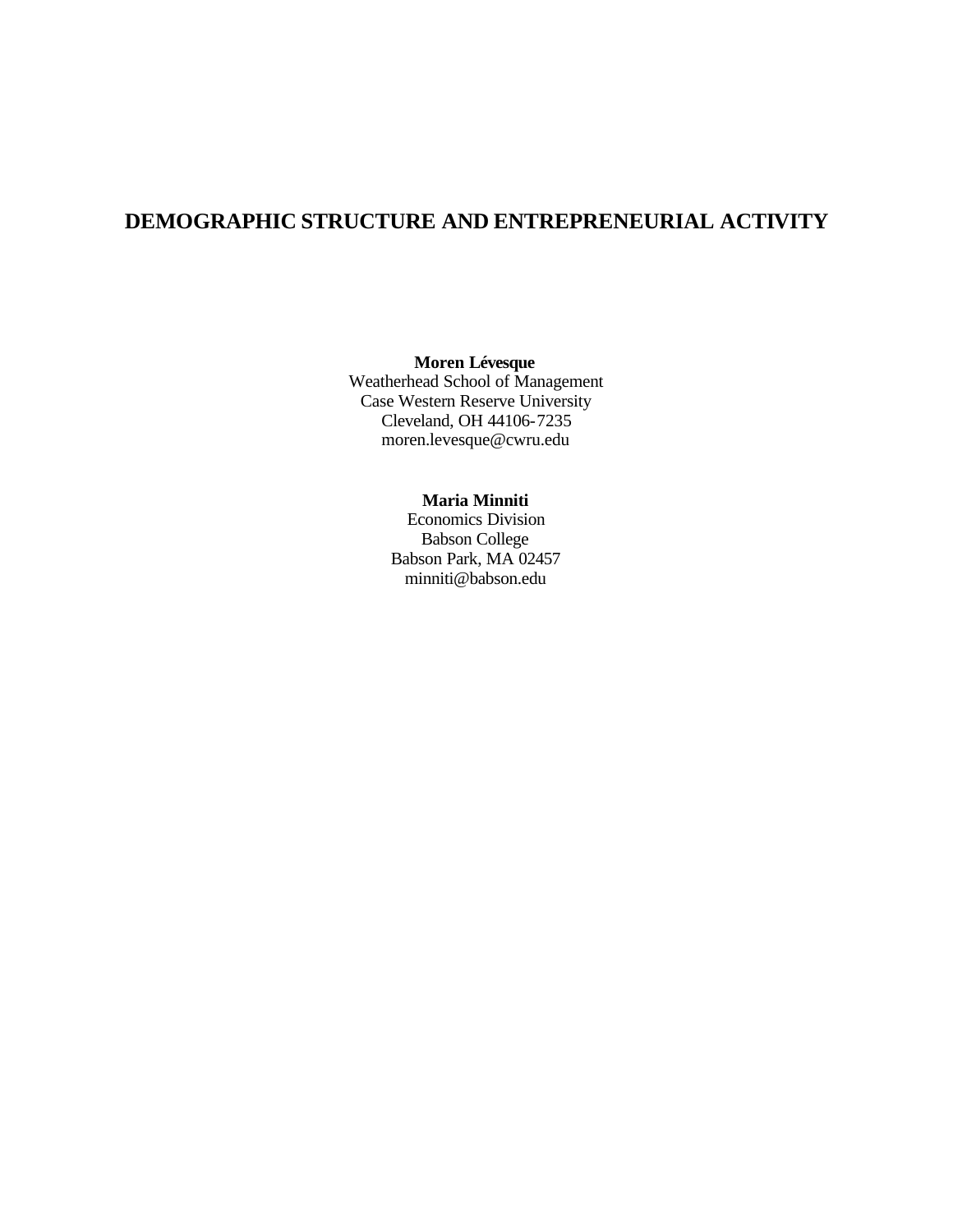## **DEMOGRAPHIC STRUCTURE AND ENTREPRENEURIAL ACTIVITY**

Entrepreneurship promotes innovation and, by doing so, contributes to economic growth. Levels of entrepreneurial activity, however, vary considerably across countries. We show that, under certain conditions, the distribution of a population across age cohorts may have a significant effect on the aggregate level of entrepreneurship and that countries whose populations are excessively skewed toward old or young cohorts are likely to experience low levels of entrepreneurial activity. At a time when poorer countries confront unprecedented increases in population while several developed ones see their populations aging, our study provides important insights on the relationship between demographic structure and aggregate entrepreneurial activity.

*JEL: J10, M13, O10*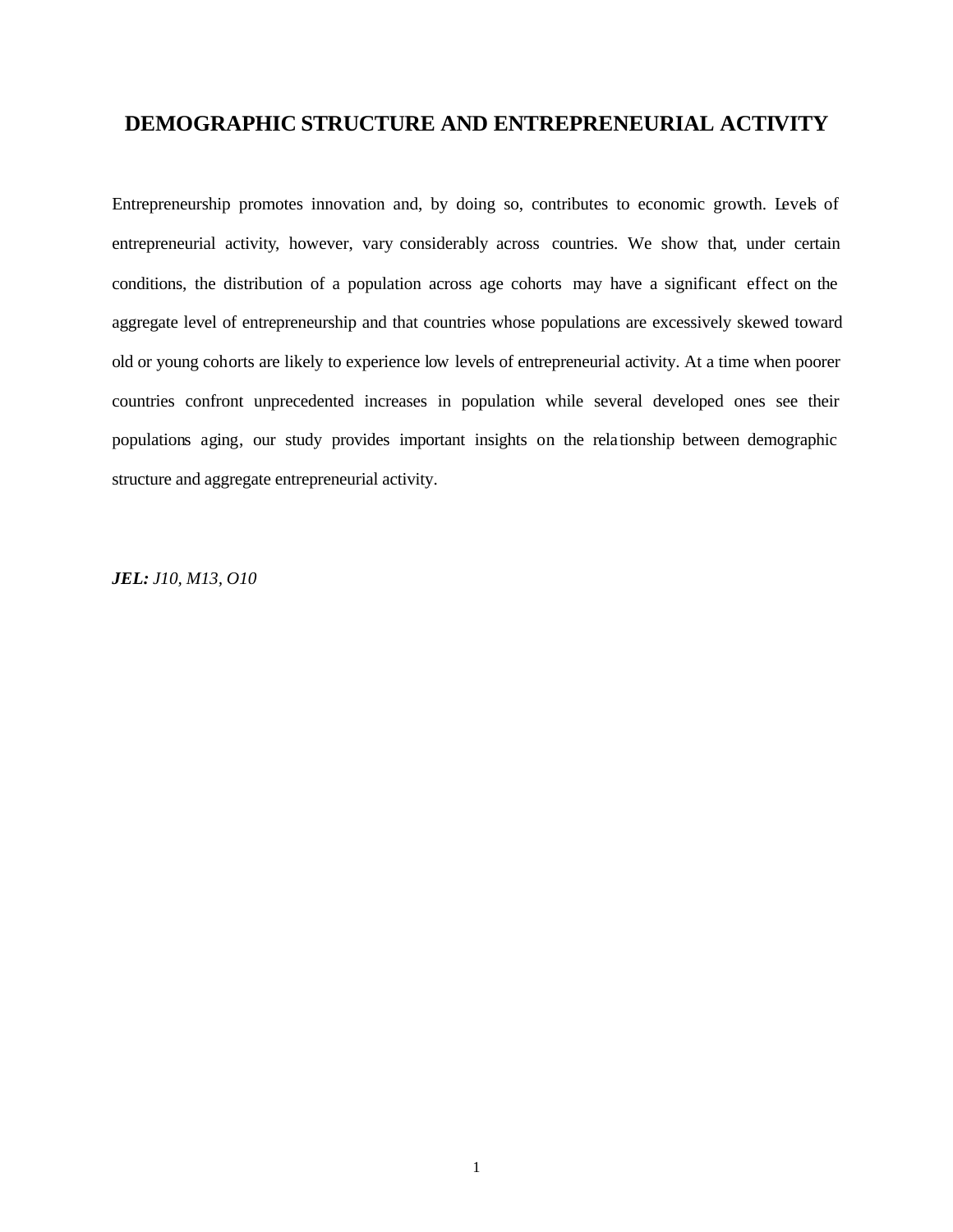#### **I. Theoretical Background**

Although the exact mechanism through which entrepreneurial activity influences economic growth is still under debate, most scholars agree that a significant amount of competition and innovation stem from the entrepreneurial sector (Acs and Audretsch 1990, Baumol 2002, Schumpeter 1934). Through a process of creative destruction, entrepreneurs challenge incumbent industries by introducing innovations that generate productivity increases (Michelacci 2003) and contribute to job creation (Bates 1990). The rates of entrepreneurial activity, however, differ significantly across countries. A variety of factors ranging from the availability of financing to the existence of supportive social norms have been shown to contribute to such differences. Among others, Evans and Jovanovic (1989) and Kihlstrom and Laffont (1979) have studied the role of financial resources, Leazar (2002) and Otani (1996) the role of prior experiences, Minniti (2005) the role of networks, and Hamilton (2000) that of labor market. To complement this literature, we argue that, under certain conditions, the distribution of the population across age cohorts is also an important determinant of a country's level of entrepreneurial activity.

Lindh and Malmberg (1999) provided evidence that economic growth depends on human resources and human needs, and that the age structure of the population shapes both of these factors. Becker et al. (1999) argued that the relationship between a population with a low average age and its per capita income depends on the net effects of the relative size of younger cohorts (which tends to reduce marginal product by increasing the supply of labor) and the potential for new markets (which tend to induce knowledge accumulation and competition). Denton et al. (1996) and Kremer (1993) have shown that productive capacity and output per capita are lower for both older and younger populations. Overall, this literature has shown that the age distribution of a population is important for per capita income, technological progress, and productivity.

Thanks to the spreading of basic medical care and the resulting decline in child mortality, many developing countries have experienced unprecedented population growth and a significant reduction of the average age of their populations (Becker et al. 1990, Deaton and Paxon 1997). In contrast, many richer countries have experienced declines in birth rates which, along with longer life expectancies, have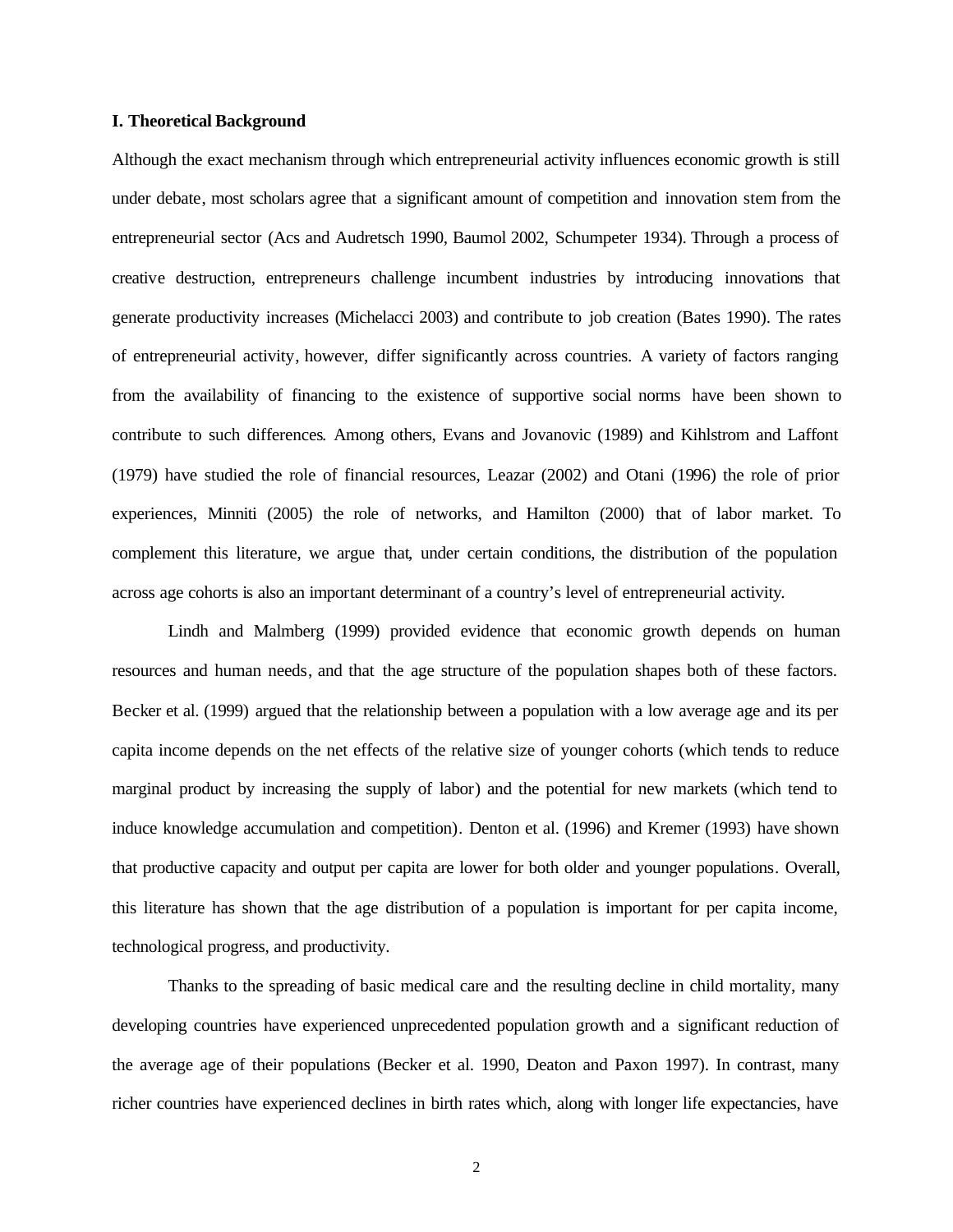produced a significant increase of the average age of their populations (Weil 1999, Kosai et al. 1998). These changes raise a number of questions concerning the relationship between the age distribution of the population and macroeconomic performance (Bloom and Canning 2004, Holden et al. 2003), including the connection between aging and saving, size of the work force and growth, and economic incentives and immigration.<sup>1</sup> Variations in these relationships produce marked variations in important characteristics of the economy such as savings patterns and the capacity to innovate. Thus, the distribution of a population across age cohorts is likely to result also in skewed patterns of entrepreneurial activity.

Blanchflower (2004) has found evidence that the probability of starting a new business increases with age up to a threshold point and decreases thereafter. Similar evidence is presented in Figure 1 where the relative proportion of population engaged in entrepreneurial activity is depicted for a sample of more than 40,000 entrepreneurs across 18 countries. Figure 1 shows that the likelihood of being involved in entrepreneurship increases with age up to about 35 years and begins declining afterwards.<sup>2</sup> The existence of a systematic relationship between age and entrepreneurial behavior is also consistent with the literature on the life cycle of earnings showing that people invest in their human capital when they are young because by doing so they have a longer period over which they can receive income on their investment (Becker 1962, Ben-Porath 1967).

> ………………………….. Insert Figure 1 about here …………………………..

In light of the systematic relationship between age and entrepreneurial behavior, we ask if, every thing else being the same, an economy with an *old* or a *young* population possesses a different capacity for generating new businesses and innovation than a population with a less skewed age distribution. Specifically, we complement existing literature by discussing what happens to the aggregate level of entrepreneurial activity when the age distribution of a population is significantly skewed toward younger

 $\overline{a}$ 

<sup>&</sup>lt;sup>1</sup> The 2003 special issue of the *Scandinavian Journal of Economics* Vol. 105 (3) and the volume edited by Sellon  $(2004)$  contain collections of important articles on these and related topics.

Noticeably, the relationship between age and entrepreneurial activity shown in Figure 1 holds, with minor differences, also for each of the 18 countries in the sample.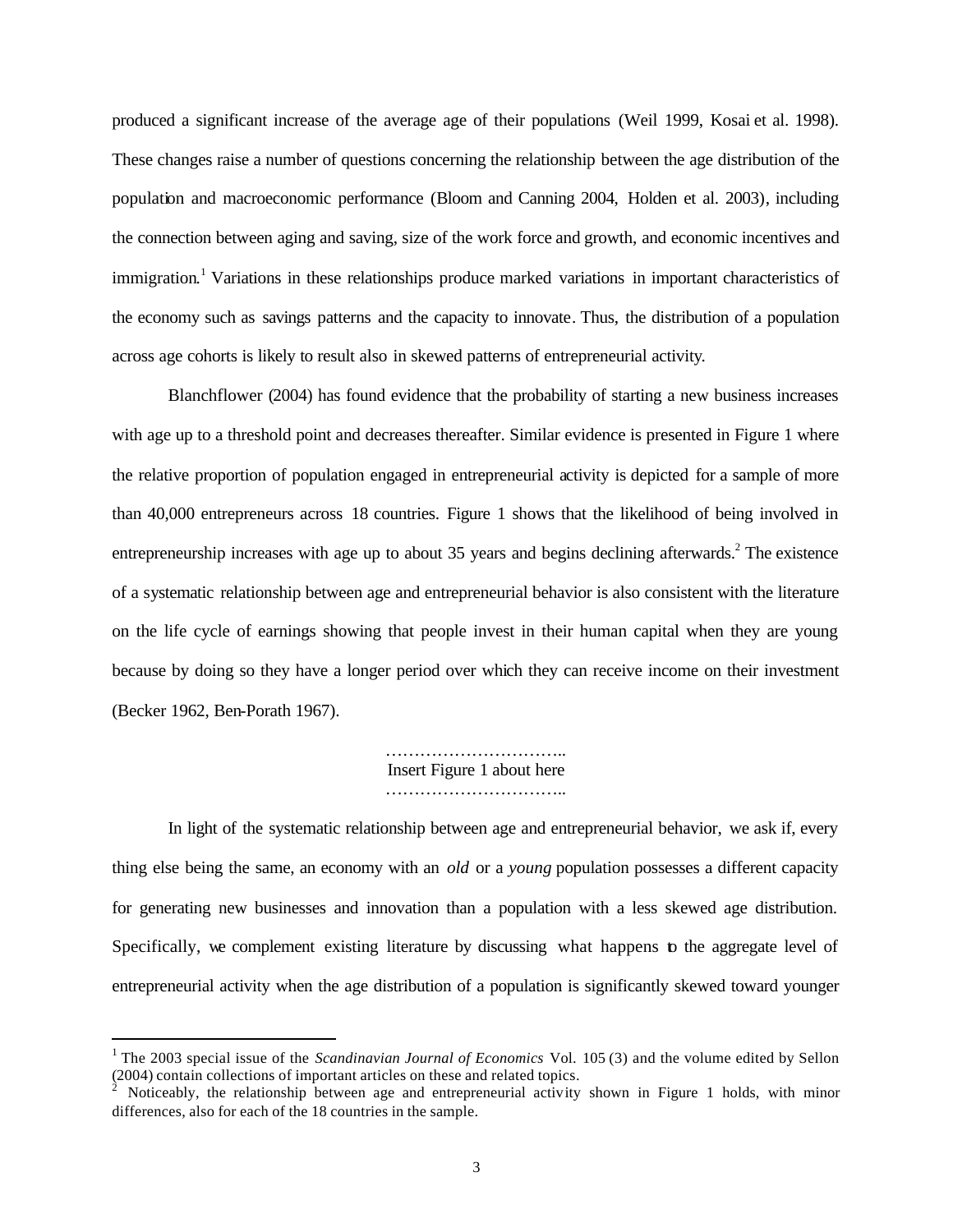or older cohorts, everything else being the same. The crucial point of our argument is the degree of substitutability in employment choices between different age groups in the work force.

Unlike most other professions that receive pre-agreed upon wages, entrepreneurship requires the willingness to commit to an uncertain income , as well as the willingness and ability to bear at least part of the risk of ownership, a characteristic distinguishing entrepreneurs from managers. In fact, the availability of financial resources, and wealth in particular, has been shown to be a crucial driver of entrepreneurship (Kihlstrom and Laffont 1979, Lindh and Ohlsson 1998). Individuals need resources to start new businesses. In countries with populations significantly skewed toward young individuals, many young individuals possess low accumulated wealth with which to reduce the uncertainty associated with new ventures. On the other hand, in countries with populations significantly skewed toward older individuals, many older individuals face high opportunity costs of entrepreneurship by having to forgo seniority wages in exchange for uncertain returns. In both cases, large portions of the population have relatively lower incentives to start new businesses.

In practice, wealth and its distribution across age cohorts are likely to be strongly influenced by institutional arrangements, such as legislation on retirement age and social security provisions. Lee et al. (2003), for example, showed how transfer systems may have significant effects on savings and capital accumulation. Also, using the example of OECD countries, Lindh (1999) showed that the age distribution of the population has pervasive effects on savings and economic growth. Clearly, the existence of appropriate institutions allowing for the frictionless redistribution of wealth across age cohort may mitigate (and possibly eliminate) these problems. In fact, in a country in which institutions allow the mobility of resources and in which factors are compensated with their market value, supply and demand for capital across age cohorts will automatically correct distortions. The self-correcting mechanism of the market, however, does not work when the mobility of wealth is limited, a problem more likely to emerge in poorer countries or when cross-border transfers are required as it would be the case for countries with heavily skewed population distributions.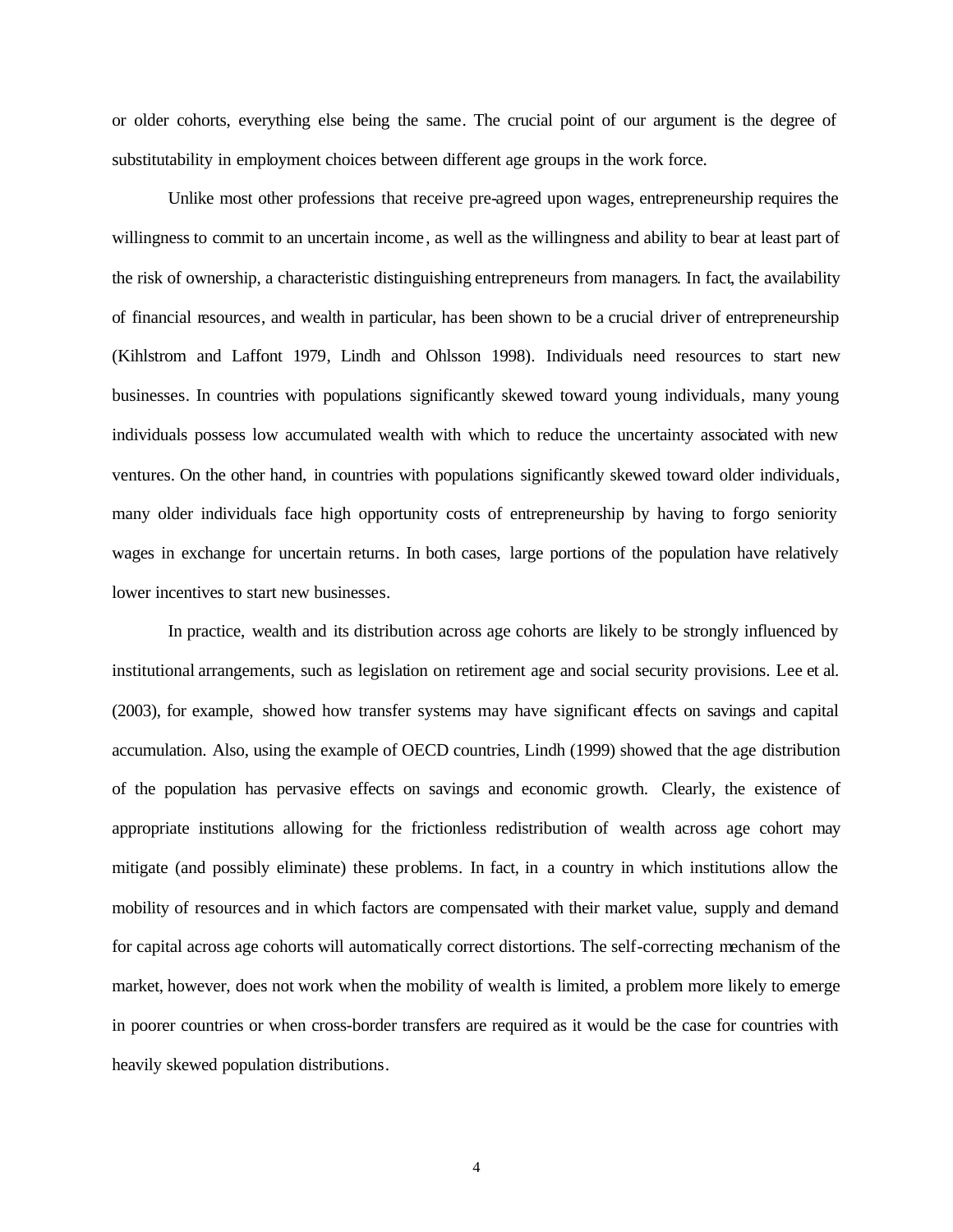In this paper we consider the interplay of age and wealth on entrepreneurial activity every thing else being the same. Consistently with life-cycle theories, we are interested in understanding under what conditions the non-linear relationship between age and wealth at the individual level has unintended consequences for entrepreneurship at the aggregate level and across countries. Since differences in age distributions are associated with differences in rates of savings (Bloom et al. 2003, Lee et al. 2003), and to the extent that entrepreneurial activity is responsible for much innovation and technical progress (Acs and Audretsch 1990, Baumol 2002), the omission of its relationship to age may have a significant impact on the validity of existing models depicting the relationship between demographic structure and economic growth. Our paper contributes to the elimination of this gap in the literature.

#### **II. Age and Entrepreneurial Choices at the Individual Level**

In microeconomic models, entrepreneurship is traditionally described as an employment choice in which the availability of financing is a crucial determinant of an individuals' decision to become an entrepreneur (Blanchflower and Oswald 1998, Evans and Jovanovic 1989, Taylor 1996). Specifically, it has been shown that individuals with greater wealth are more likely to be involved in entrepreneurial activities. Consistently with this literature, we frame the formal decisional problem of the individual as an employment choice in which the expected income from entrepreneurship is a function of available resources. In addition, we introduce age as an important determinant of an individual's decision to become an entrepreneur.

In our model, individuals choose to be wage workers or entrepreneurs in order to maximize their utility, which is a function of income. At each unit of time, the individual chooses a working career. In our formulation, *t* indicates both the time period at which a career choice is made, i.e. the time lag from the beginning of an individual's working career, and the age of that individual. We use the latter interpretation for the remaining of the paper. At age *t,* if an individual works for a wage she receives a known net payment,  $w(t)$ . This known wage increases with respect to  $t$  as the individual gains seniority and experience. If, instead, the individual chooses to start an entrepreneurial venture, she commits her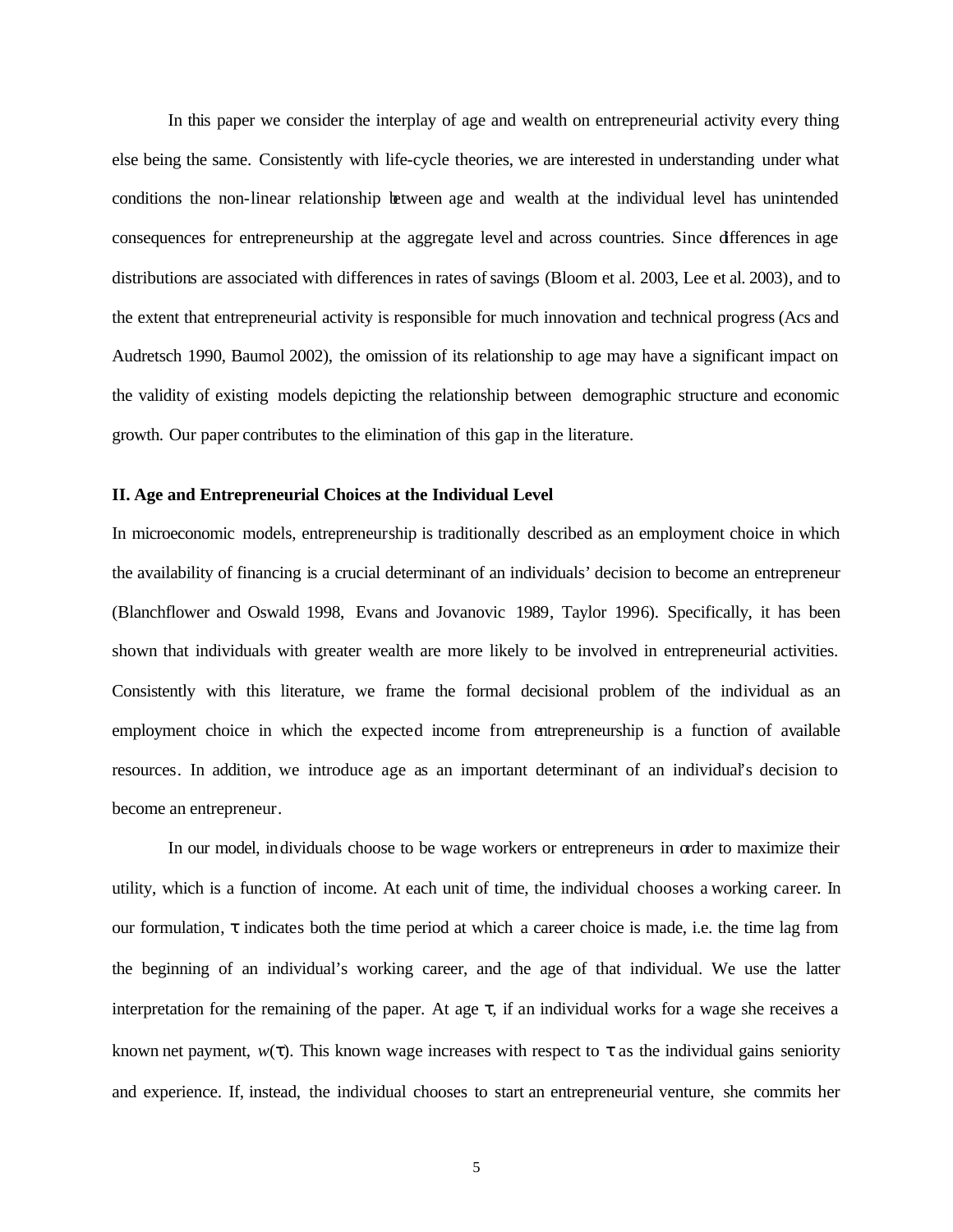working time to the exploitation of an opportunity and receives a random net payment, *p* . Consistently ~ with the literature, individuals are risk averse and the income from entrepreneurship, at age *t*, is influenced by the individual's wealth,  $A(t)$ , which is assumed to accumulate with age.<sup>3</sup>

For any concave utility function  $u$ , an individual chooses to be an entrepreneur at time  $t$  if

$$
E_{\mu} u(\tilde{\boldsymbol{p}}(\boldsymbol{r} A(\boldsymbol{t})) + r\{1-\boldsymbol{r}\}A(\boldsymbol{t}), \boldsymbol{a}) = u(rA(\boldsymbol{t}) + w(\boldsymbol{t}), \boldsymbol{a}) \quad , \quad \text{and} \quad \text{a} \quad \text{wage} \quad \text{worker} \quad \text{if}
$$

 $E_{\mu}u(\tilde{\boldsymbol{p}}(\boldsymbol{r} A(\boldsymbol{t})) + r(1-\boldsymbol{r})A(\boldsymbol{t}), \boldsymbol{a}) = u(rA(\boldsymbol{t}) + w(\boldsymbol{t}), \boldsymbol{a})$ , where **a** represents the individual's degree of risk aversion,  $r \in [0,1]$ ) the proportion of wealth invested in entrepreneurial activity, *r* the interest rate

and  $E_{\perp}$  the expectation operator taken on the random variable  $\tilde{p}$ . If an individual chooses at age *t* to be *p* an entrepreneur, she invests a portion of her wealth  $rA(t)$  into creating the business and receives a random net payment of value  $\tilde{p}$  ( $rA(t)$ ).<sup>4</sup> In addition, that individual collects returns equal to  $r\{1-r\}A(t)$ from the wealth she does not invest in the new business. If, instead, that individual chooses to be a wage worker, in each time period she considers the returns from her wealth *rA*(*t*) and her wage *w*(*t*).

Given a utility function for income *y* where  $u(y) = 1 - e^{-ay}$ , the degree of risk aversion *a* of a randomly selected individual is a random variable following a Weibull probability density function of positive parameters  $g$  and  $b$ , where  $g$  is a shape parameter and  $b$  a scale parameter.<sup>5</sup> Wealth allows entrepreneurs to support their businesses, and more wealth reduces the variability of income associated with a new venture by increasing the likelihood of survival. As a result, entrepreneurial income  $\tilde{p}$  is

normally distributed with a positive mean  $m_p$  and variance  $s_p^2$ , where the variance diminishes as the

 $\overline{a}$ 

 $3$  This is the case because, consistently with the life-cycle theory of earnings (Ben-Porath 1967), older individuals are more likely to have accumulated wealth through equity in financial assets (e.g. stock market) and/or real assets (e.g. housing).

 $4$  As Kihlstrom and Laffont (1979), we model entrepreneurial income as an immediate (random) output derived from a production function in which, without loss of generality, the price of output is 1.<br><sup>5</sup> The Weibull distribution is desirable because of its ability to accommodate any characterization of risk averse

behavior.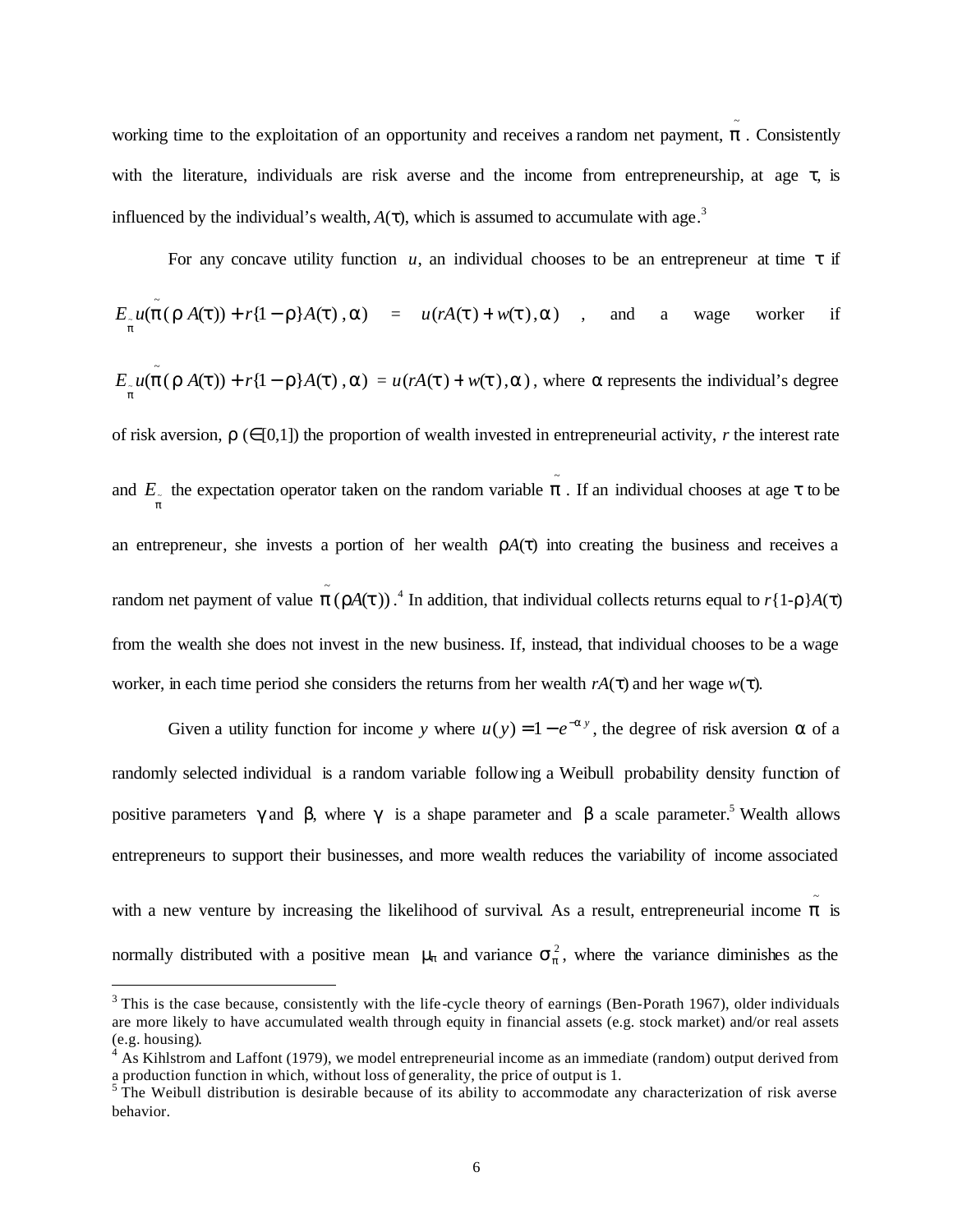portion of wealth invested,  $rA(t)$ , increases.<sup>6</sup> In an alternative to wealth, the reduction in the entrepreneurial income's variance over time can be explained by the fact that older individuals have accumulated more experience and other human capital resources and are, therefore, better able to reduce variations in their potential entrepreneurial income (Jovanovic 1994, Lazear 2002).<sup>7</sup>

Based on the above formulation, the likelihood of being an entrepreneur at age *t* is

$$
l(\mathbf{t}) = \Pr\left(E_{\widetilde{p}}\left[1 - e^{-a[\widetilde{p}(A(\mathbf{t}))+r\{1-r\}A(\mathbf{t})]}\mid \mathbf{a}\right] \ge 1 - e^{-a[rA(\mathbf{t})+w(\mathbf{t})]}\right)
$$
(1)

which, from the moment generating function of a normal distribution of mean **m**<sub>*n*</sub> and variance  $\mathbf{s}_p^2(\mathbf{r}A(t)),$ 

$$
= \Pr\left(e^{-a r\{1-r\}A(t)} \cdot e^{-m_p a + \frac{s_p^2(A(t))a^2}{2}} \le e^{-a[rA(t)+w(t)]}\right) = \Pr\left(a \le \frac{2[m_p - r\,A(t) - w(t)]}{s_p^2(r\,A(t))}\right).
$$
 (2)

Therefore, from the cumulative density function of a Weibull distribution,

 $\overline{a}$ 

$$
l(\mathbf{t}) = \begin{cases} 1 - e^{-\left\{\frac{2\left(\mathbf{m}_p - r\mathbf{A}(t) - w(\mathbf{t})\right)}{\mathbf{b}\mathbf{s}_p^2\left(\mathbf{r}\mathbf{A}(t)\right)}\right\}^{\beta}, & \mathbf{m}_p - r\mathbf{r}\mathbf{A}(\mathbf{t}) > w(\mathbf{t})\\ 0, & \mathbf{m}_p - r\mathbf{r}\mathbf{A}(\mathbf{t}) \leq w(\mathbf{t}), \end{cases} \tag{3}
$$

where *rrA* represents the opportunity cost of the new business. That is, the returns the individual would have received had she not invested that portion of wealth in the new venture.

The tradeoff between risky entrepreneurial income and riskless wage labor changes with age. Thus, the likelihood of being an entrepreneur depends on the time unit *t* at which it is evaluated and, as an individual ages (or, equivalently, as *t* increases), the likelihood of being an entrepreneur increases up to a critical threshold age beyond which it begins declining. Formally,

<sup>&</sup>lt;sup>6</sup> Typically, income from wage labor possesses a positive lower bound value and it is often modeled as following a Pareto distribution (e.g. Singh and Maddala 1976). Entrepreneurial income, on the other hand, can be negative since entrepreneurs may run out of cash and fail.<br><sup>7</sup> It can be easily shown that our results hold even when entrepreneurial earnings are expected to increase with the

portion of wealth invested in the new business.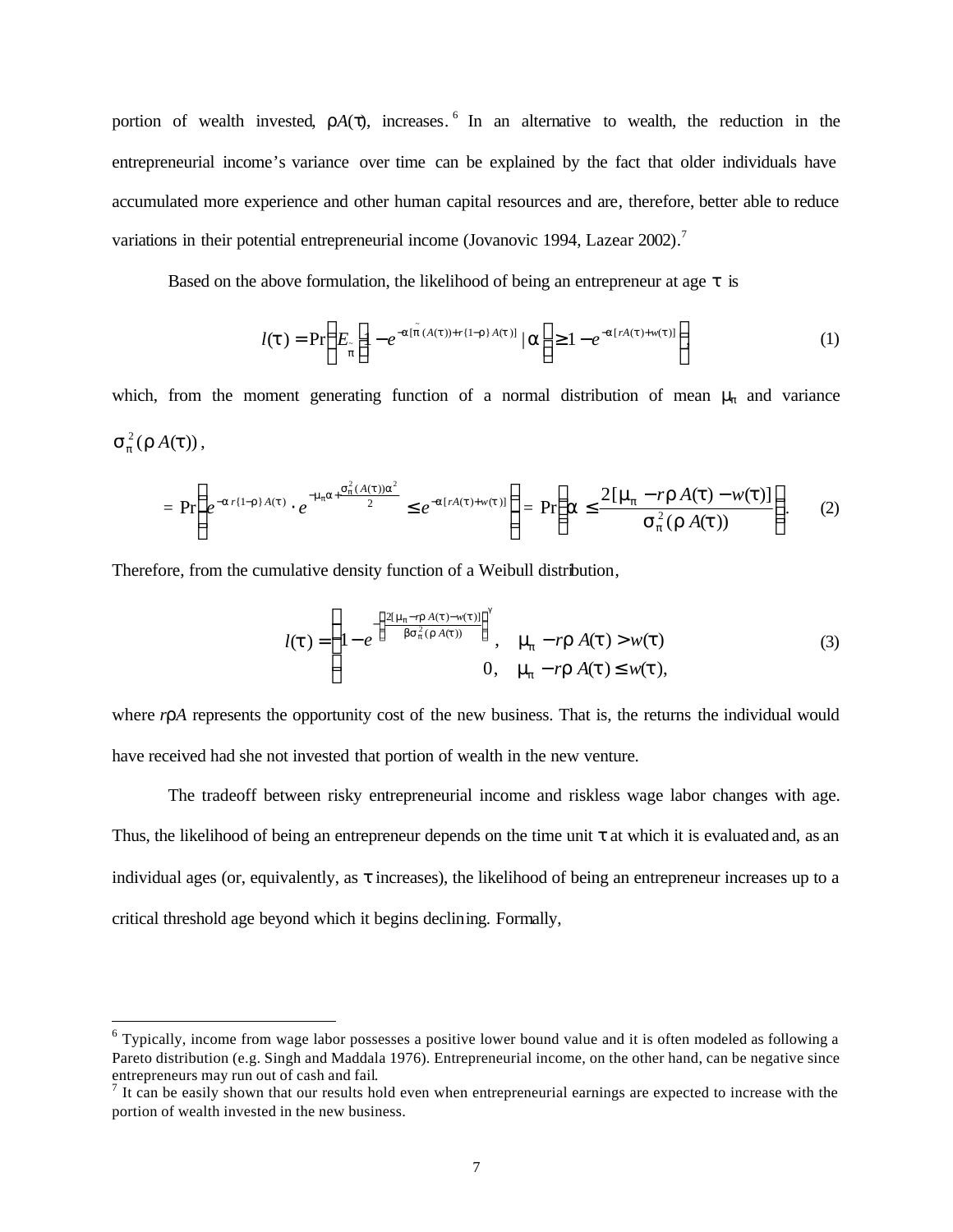PROPOSITION 1: If 
$$
\frac{\mathbf{m}_p - r\mathbf{r} A(0) - w(0)}{\mathbf{s}_p^2(\mathbf{r} A(0))} > \frac{d[r\mathbf{r} A + w]}{dt} \bigg|_{t=0} / \left( -\frac{d\mathbf{s}_p^2}{d[\mathbf{r} A]} \frac{d[\mathbf{r} A]}{dt} \right)_{t=0}
$$
, then there

exists an age  $t^*$  before which the likelihood of being an entrepreneur increases with age and after which it decreases until it eventually reaches zero. (Proof is provided in the appendix.)

Proposition 1 shows the existence of an inverted U-shaped relationship between age and entrepreneurial activity at the individual level. The left-hand side of the inequality measures the relative entrepreneurial premium. That is, it measures the weighted difference between expected entrepreneurial income and the income from wealth and wage at the beginning of an individual's career.<sup>8</sup> The right-hand side, instead, measures the relative increase in income from non-entrepreneurial activities over time also at the beginning of an individual's career. As long as the entrepreneurial premium exceeds the relative increase in income from non-entrepreneurial activity, the likelihood of being an entrepreneur increases with age up to a critical threshold point. Beyond that point, however, the entrepreneurial premium is smaller than the relative increase in income from non-entrepreneurial activity and the likelihood of an individual becoming an entrepreneur decreases with age until it eventually reaches zero. It is easy to show that the inverted U-shaped relationship between age and entrepreneurial activity holds true even if risk aversion is modeled as a monotone function of age.

## **III. Age Distribution and Aggregate Entrepreneurial Activity**

 $\overline{a}$ 

The individual model developed in the previous section provides the micro-foundation for our aggregate model of entrepreneurial activity. A population is composed of individuals of various ages. For any given age  $t$ , there exists a certain percentage of individuals from that population who are of that age. Let  $f(t; t)$ be the probability density at age *t* for that population, where *t* represents the time period at which this population is observed. Let *L* be a lower bound on the population's working age and *U* an upper bound. Individuals in a population are heterogeneous based on their degree of risk aversion, age and wealth. We have shown that for any age  $t \in [L, U]$  a randomly selected individual of that age possesses a likelihood

 $8$  Without loss of generality,  $t = 0$  can be interpreted as the beginning of an individual's career as opposed to age 0.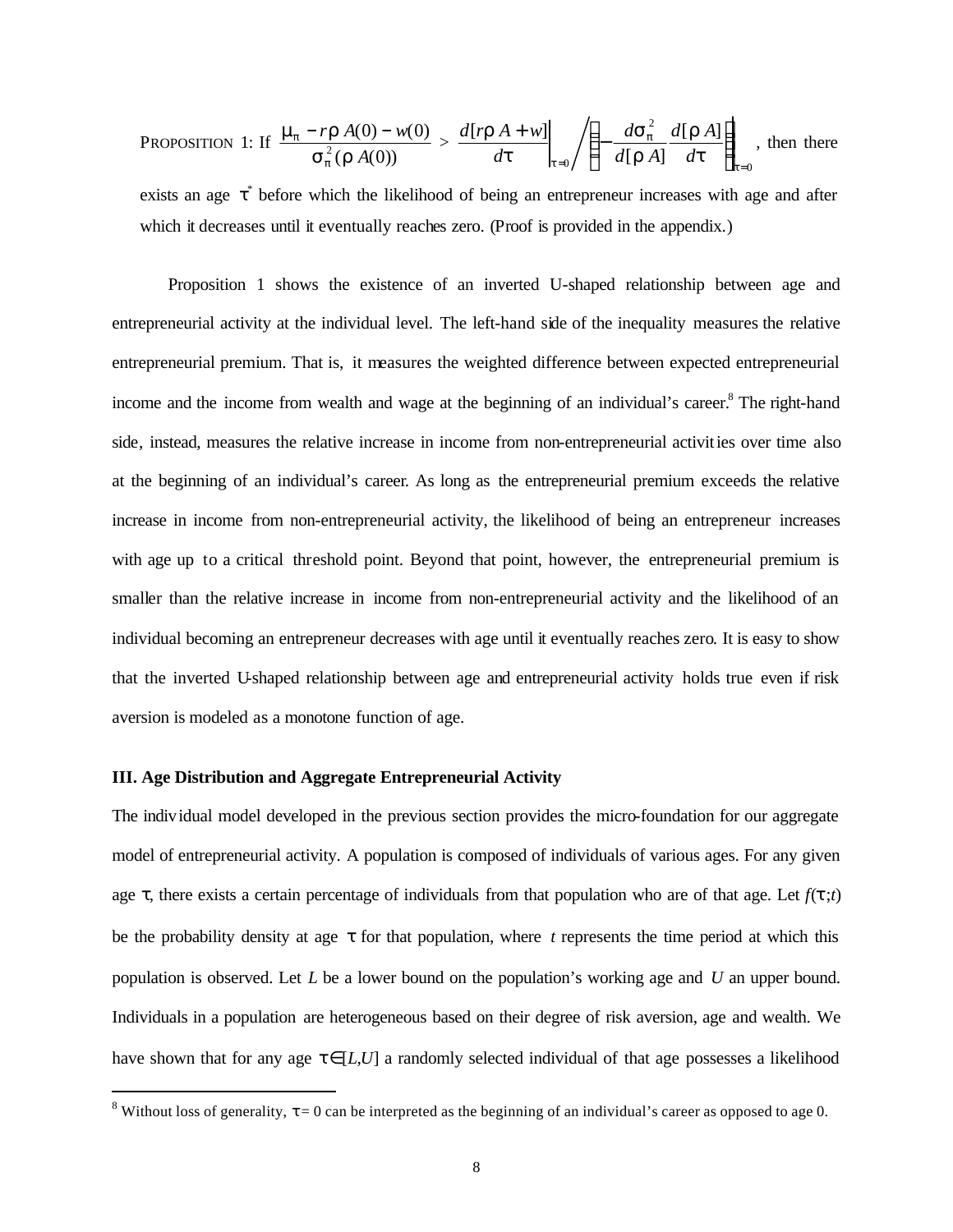*l*(*t*) of being an entrepreneur. Hence, the aggregate level of entrepreneurial activity at time period *t*, Φ(*t*), is obtained by adding individual entrepreneurial activities weighted by the probability density of the individuals' ages over the age interval [*L*,*U*]. Formally,

$$
\Phi(t) = \int_{L}^{U} f(t;t)l(t)dt.
$$
\n(4)

It then follows from Proposition 1 that when the distribution of individuals across age cohorts is skewed toward old or young individuals, the aggregate level of entrepreneurial activity is low. Formally,

PROPOSITION 2: A population for which the distribution of individuals across age cohorts is skewed either toward old or toward young individuals will exhibit a low level of aggregate entrepreneurial activity.

Different countries possess different population distributions and no single distribution can approximate all countries (Horiuchi and Preston 1988, Kim 1986). Nevertheless, it is possible to fit most countries to a set of standard distributions which are capable of approximating the most common demographic structures (Keyfitz 1966). In countries exhibiting high net birth rates, for example, the probability density function of the population is likely to exhibit highest frequencies at lower age cohorts. On the other hand, in countries with low or negative net birth rates, the probability density function of the population is likely to exhibit highest frequencies somewhere over the mid-range of the working-age interval or possibly be skewed to the right. Consistently with those observations, we consider, in turn, cases in which the age distribution of the population follows an exponential, a normal, and a lognormal probability density function. We then use these general cases to study how different demographic structures may influence the level of entrepreneurial activity of that population, every thing else being equal.

In some countries, the probability density function of a population across working-age cohorts may be best approximated by an exponential function with mean  $1/I(t)$ . Such countries would include countries whose population's age density is likely to be skewed to the right, showing a high density for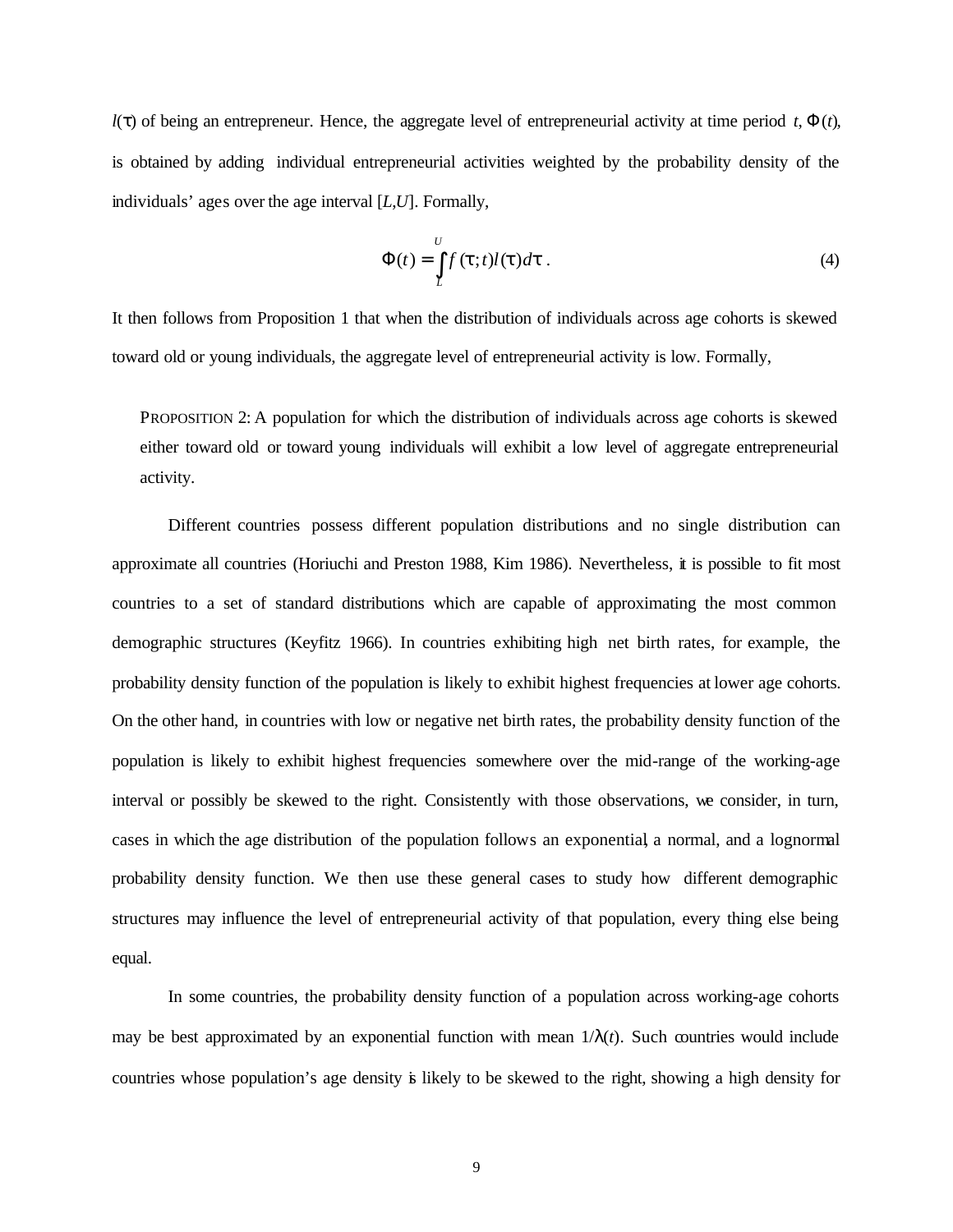young individuals and decreasing densities as cohorts of older individuals are considered. Figure 2 (a) and (b) shows that such countries include Kenya and Uganda.

> ……………………………………… Insert Figure 2 about here …………………………………

Noticeably, since our analysis focuses on the working-age interval, the age distribution only needs to fit an exponential distribution over the age interval  $[L, U]$ . Thus, the probability density for any age  $t$  is approximated by  $f(\mathbf{t}; t) = \mathbf{I}(t)e^{-\mathbf{I}(t)t}$  and the change in aggregate entrepreneurial activity is described by the first order derivative of Equation 4. Specifically,

$$
\frac{d\Phi(t)}{dt} = \frac{d\mathbf{I}(t)}{dt} \int_{L}^{U} \left[ \frac{1}{\mathbf{I}(t)} - t \right] \mathbf{I}(t) e^{-\mathbf{I}(t)t} l(\mathbf{t}) d\mathbf{t} \,. \tag{5}
$$

In other countries, the probability density function of a population across working-age cohorts may be best approximated by a normal density function with a mean  $m(t)$  and variance  $s^2$ . Figure 2 (c) and (d) shows that such countries may include Australia and the United States. In this case, the effects of age asymmetries on our results are expected to be of little significance. In those countries, since an individual's age can only be positive and finite, the probability density is truncated and approximated for

any age *t* by  $f(t; t) = \frac{1}{\sqrt{2\pi}} e^{-2s^2}$ 2 2  $[t-m(t)]$ 2 1  $\frac{[t-m]}{2s}$ *ps t e*  $-t-$ , and the change over time in a population's entrepreneurial

activity is

$$
\frac{d\Phi(t)}{dt} = \frac{d\mathbf{m}(t)}{dt} \cdot \frac{1}{s^2} \int_{L}^{U} [\mathbf{t} - \mathbf{m}(t)] \frac{1}{\sqrt{2\mathbf{p}} s} e^{-\frac{[\mathbf{t} - \mathbf{m}(t)]^2}{2s^2}} l(\mathbf{t}) dt.
$$
 (6)

Finally, the probability density function of a working population across age cohorts may be best represented by a lognormal density function where the logarithm of the age variable has a normal distribution of mean  $m(t)$  and variance  $s^2$ . Figure 2 (e) and (f) shows that such countries include Iran and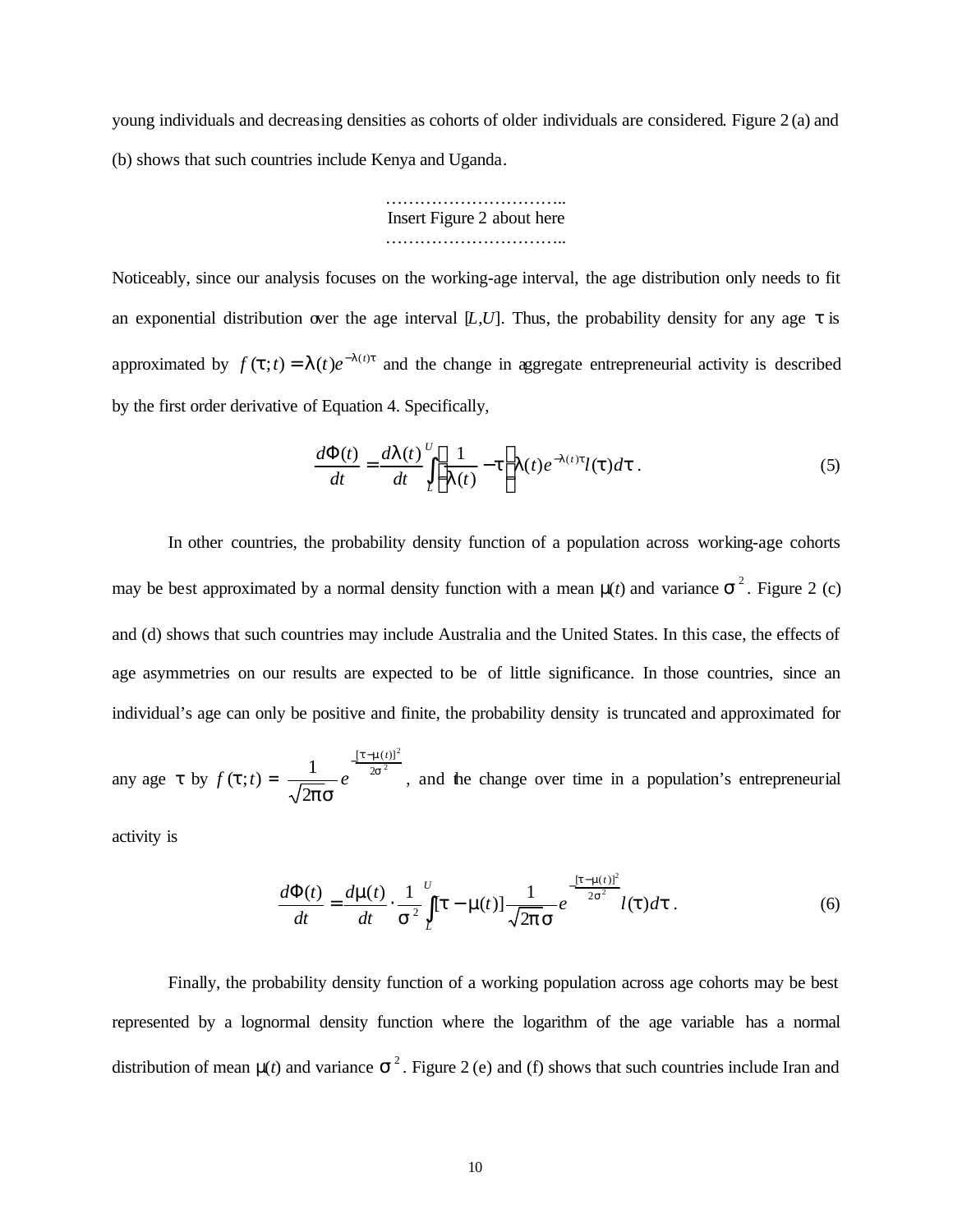Yemen whose population's age density is skewed to the right on the working-age interval. In this case,

$$
f(\mathbf{t};t) = \frac{1}{\sqrt{2\mathbf{p}}\mathbf{s}\,\mathbf{t}} e^{\frac{-1}{2\mathbf{s}^2}[\ln t - \mathbf{m}(t)]^2}
$$
 and the change in a population's entrepreneural activity is

$$
\frac{d\Phi(t)}{dt} = \frac{d\mathbf{m}(t)}{dt} \frac{1}{s^2} \int\limits_{L}^{U} \left[ \ln \mathbf{t} - \mathbf{m}(t) \right] \frac{1}{\sqrt{2\mathbf{p}} s \mathbf{t}} e^{-\frac{1}{2s^2} [\ln t - \mathbf{m}(t)]^2} l(\mathbf{t}) d\mathbf{t} \,. \tag{7}
$$

If a population's average age changes, its aggregate level of entrepreneurial activity changes too. Noticeably, this change may not be in the same direction as that of the average age because the integrant term in Equations 5, 6, or 7 can be both positive and negative. It is now possible to derive the sufficient conditions under which changes in the average age of a population lead to decreases in the aggregate level of entrepreneurial activity of that population. These conditions are based on changes in the population's average age, on how this average age compares to the ages *L* and *U* at which individuals begin and stop, respectively, their working careers, and, as per Proposition 1, on the critical threshold age,  $t^*$ , at which an individual's probability of being an entrepreneur is maximized.

#### **IV. Entrepreneurial Activity in Aging Countries and in Countries Getting Younger**

### IV.I *Aging Countries*

We identify *aging countries* as those countries whose average age is growing beyond the critical threshold age at which individual entrepreneurial activity peaks. Let  $d_U$  be the *career-exit differential*. That is, for any time period  $t$ , let  $d<sub>U</sub>$  represents the difference between the age at which individuals exit the labor force and the population's average age. When age is exponentially distributed,  $d_U = U - [1/I(t)]$ , and when age is normally distributed,  $d_U = U - \mathbf{m}(t)$ . When age is lognormally distributed, instead,  $d_{\text{ln}U} = \ln U - \mathbf{m}(t)$ . Then,

PROPOSITION 3

(a) When age is *exponentially* or *normally* distributed, if  $[1 / I(t)] - d_U > t^*$  or  $m(t) - d_U > t^*$ , respectively,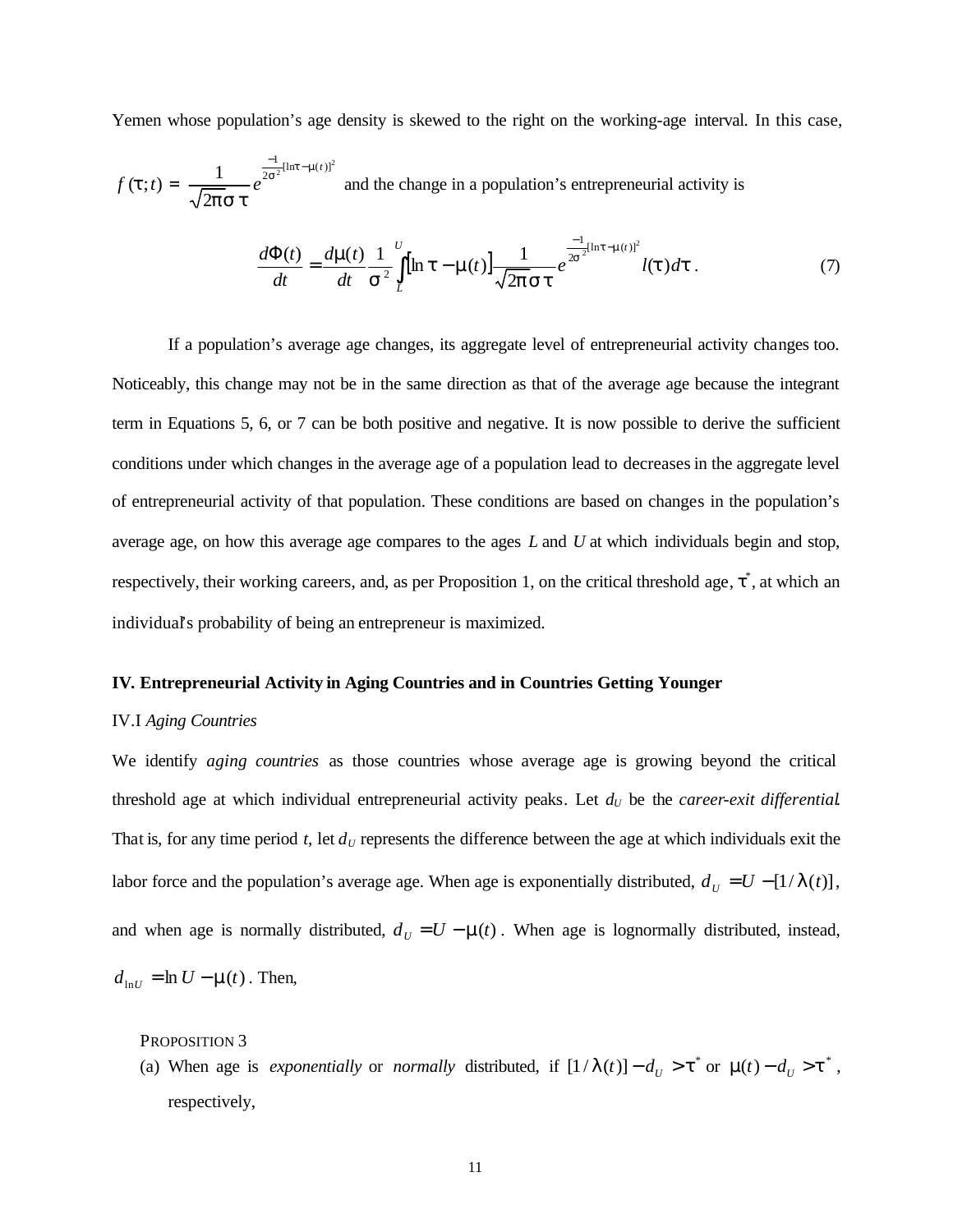or

(b) when age is *lognormally* distributed, if  $\mathbf{m}(t) - d_{\text{ln}U} > \ln L + [t^* - L]$ ,

then the rate at which aggregate entrepreneurial activity changes possesses the opposite sign of the rate at which a population average age changes over time. (Proof is provided in the appendix.)

Thus, a population facing an increase in its average age would also face a decrease of its aggregate level of entrepreneurial activity. Regardless of how the population is distributed, the left-hand side of the conditions required by Proposition 3 measures, on average, the *maturity* of the work force, where maturity describes how far into their working career people are or, in other words, how many years they are from retiring.<sup>9</sup> If that number exceeds the critical threshold age (or some transformation of it for the lognormal case) at which the likelihood of becoming an entrepreneur is maximized (shown on the right-hand side of the conditions), then that population will face a decrease in its aggregate level of entrepreneurial activity. Consider, for example, a population in which the average age is 50, the retirement age is 65, and the likelihood of becoming an entrepreneur is maximized at age 32. If that population is aging, the level of entrepreneurial activity will decline because the proportion of individuals who are now 35 or older, an age which exceeds the most propitious "entrepreneurial age" of 32, is growing. The rate of decline in entrepreneurial activity will depend, of course, on the specific distribution of this population across age cohorts. The sufficient conditions described in Proposition 3 are consistent with situations in which either individuals maximize their likelihood of being entrepreneurs when they are still very young or the age at which individuals retire is not too far ahead from the population's average age. Aging populations are clearly more likely to fit the latter situation.

### IV.II. *Countries getting younger*

 $\overline{a}$ 

We identify as *countries getting younger* those countries whose average age is decreasing below the critical threshold age at which individual entrepreneurial activity peaks. Let *dL* be the *career-entry differential.* That is, for any time period *t*, let *dL* represent the difference between the population's average

 $9$  Notice that the *maturity* of a population depends also on *U*, the retirement age.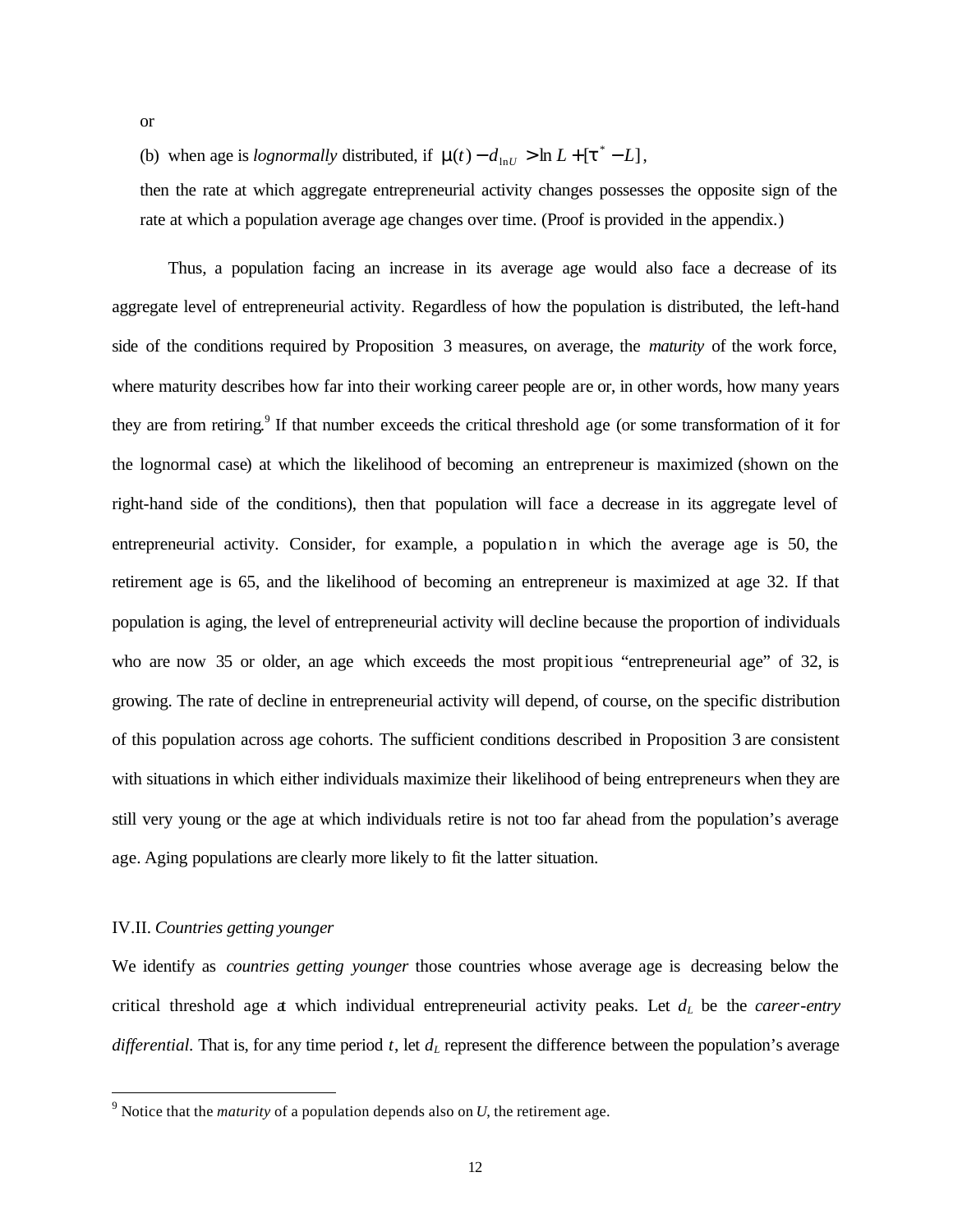age and the age at which individuals enter the labor force. When age is normally distributed,  $d_L = m(t) - L$ , and when age is lognormally distributed,  $d_{\ln L} = m(t) - \ln L$ . Finally, when age is exponentially distributed, we simply compare its average to the age at which individuals enter the labor force. Then,

PROPOSITION 4

- (a) When age is *exponentially* distributed, if  $1/I(t) < L$ ;
- or
- (b) when age is *normally* distributed, if  $\mathbf{m}(t) + d_L < \mathbf{t}^*$ ;
- or

(c) when age is *lognormally* distributed, if  $\mathbf{m}(t) + d_{\ln L} < \ln L + [t^* - L]$ ,

then the rate at which aggregate entrepreneurial activity changes possesses the same sign as the rate at which a population average age changes over time. (Proof is provided in the appendix.)

Thus, a population facing a decrease in its average age would also face a decrease of its aggregate level of entrepreneurial activity. The intuitive meaning of Proposition 4 is analogous to that of Proposition 3. The left-hand side of the conditions required by Proposition 4 (b) and (c) measures the maturity of the work force. If that number is below the critical threshold age at which the likelihood of becoming an entrepreneur is maximized, then the population will experience a decrease in its aggregate level of entrepreneurial activity. Noticeably, when the population is exponentially distributed, the condition in Proposition 4 (a) only requires comparing the average age of the population with the age at which individuals enter the labor force. Similarly to the case of aging countries, and regardless of how the population is distributed, the rate of decline in entrepreneurial activity depends on the specific distribution of this population across age cohorts. In this case, however, the rate of entrepreneurial activity declines because of the growing proportion of individuals in the population who have not yet reached the critical threshold level at which the likelihood of being an entrepreneur is maximized. In fact, before the critical threshold is reached, involvement in entrepreneurial activity decreases as progressively younger individuals are considered. Since the critical age at which individuals maximize their likelihood of being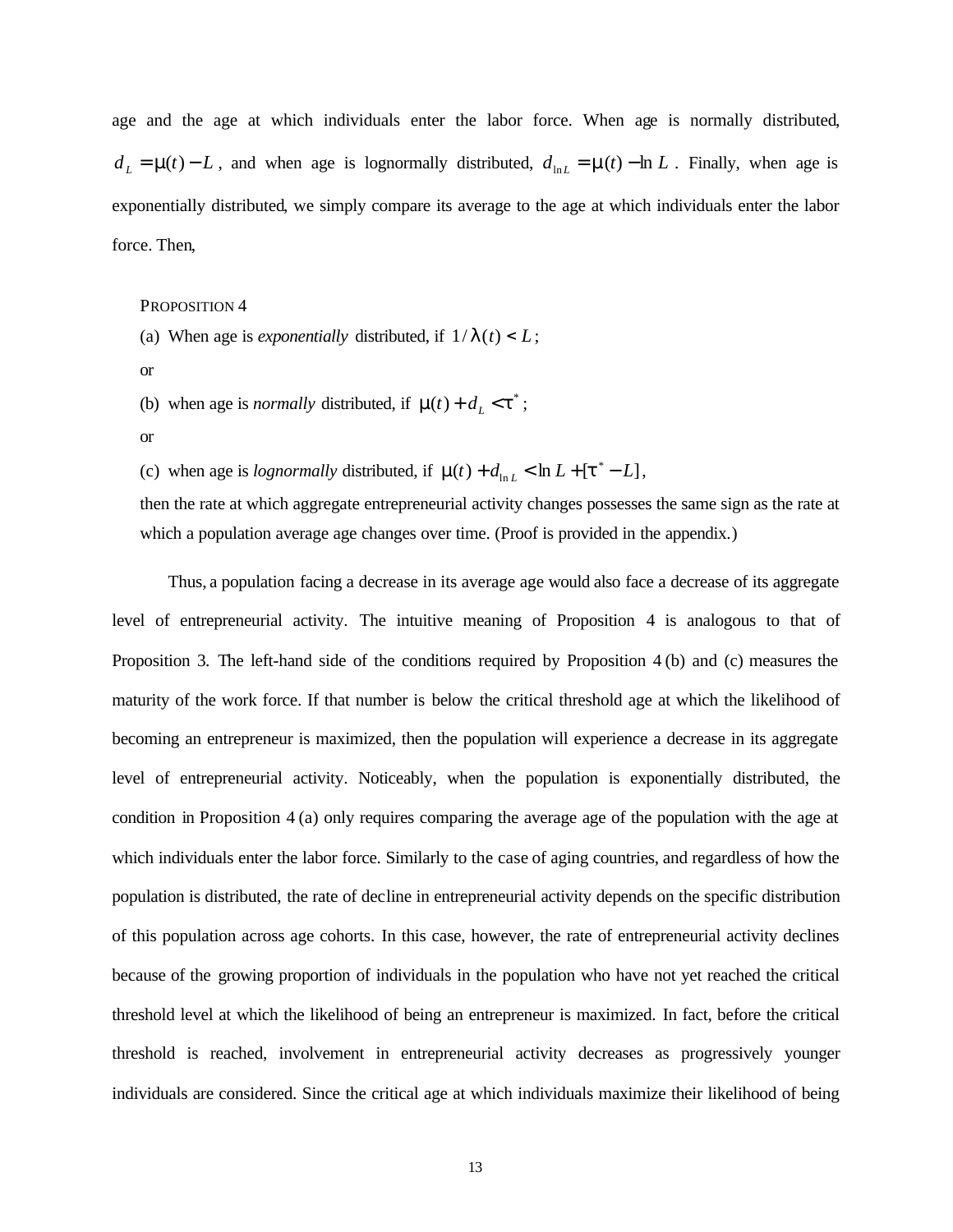an entrepreneur occurs later in their working career, the aggregate level of entrepreneurial activity of a young population that grows younger decreases as time goes by. The sufficient condition described in Proposition 4 are consistent with situations in which either individuals maximize their likelihood of being entrepreneurs when they are relatively old or the age at which individuals begin their working career is not too far behind the population's average age. Populations that are getting younger are more likely to fit the latter situation.

When the sufficient conditions required by Propositions 3 and 4 are violated, the sign of the corresponding integral in Equations 5-7 cannot be univocally determined. As a result, the behavior of a population's aggregate level of entrepreneurial activity as changes occur in its average age cannot be predicted. It is important noticing that, for both aging countries and countries getting younger, our conclusions hold true even if the shape of the age distribution of the population should change over time. In fact, for the families of distributions discussed above, our sufficient conditions rely only on the relationship between the population's average age, the ages at which individuals begin and stop their working career, and the critical threshold age at which an individual's probability of being an entrepreneur is maximized. What changes in net birth rate are consistent with the age density functions we have analyzed is, of course, an empirical, country specific question (Keyfitz 1966).

## **V. Population Characteristics and Aggregate Entrepreneurial Activity**

Economic growth is fueled by innovation, competition and productivity increases (Baumol 1993, 2002). Entrepreneurs play a significant role in each of these characteristics of the economy (Acs and Audretsch 1990, Wennekers and Thurik 1999). A population lacking a sufficient proportion of entrepreneurs may suffer a reduced growth rate (Baumol 2002, Schumpeter 1934). We have shown that the distribution of a population across age cohorts matters because entrepreneurial decisions are not neutral with respect to age. At the individual level, the opportunity costs of entrepreneurship are higher at early and advanced ages. Younger individuals possess lower accumulated wealth with which to reduce the uncertainty associated with new ventures, whereas older individuals have much more to loose by forgoing seniority wages in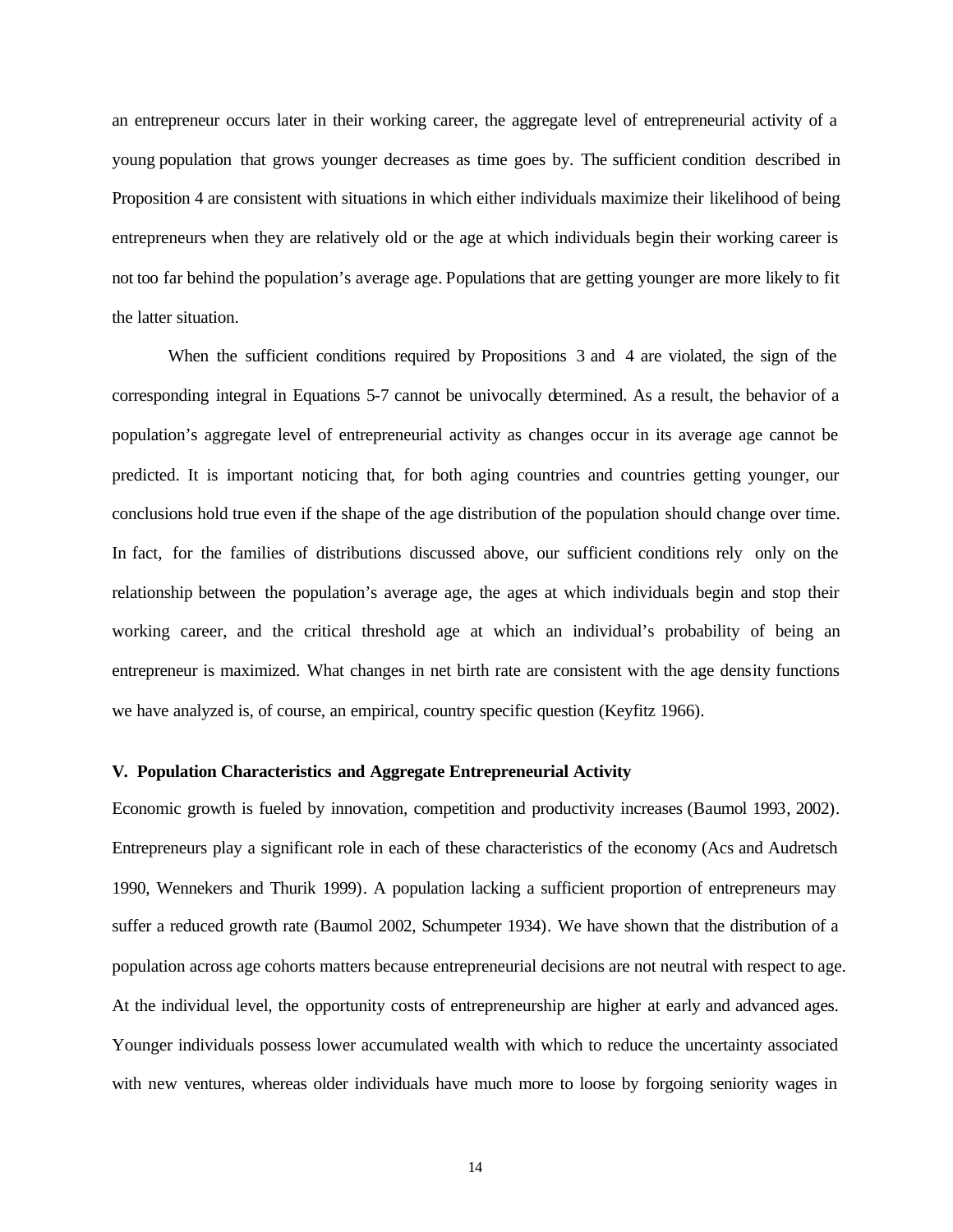favor of uncertain returns. This inverted U-shape relationship between age and entrepreneurial attitude is compounded at the aggregate level. As a result, *young* and *old* countries are likely to exhibit low levels of entrepreneurship. In addition, countries whose average age is moving further away (either above or below) from the critical threshold age at which an individual's likelihood of being an entrepreneur is maximized are also likely to experience a decline in their aggregate level of entrepreneurial activity.

In a country where productive factors are allowed to move freely and are compensated according to the value of their marginal product, market forces eliminate discrepancies between demand and supply for entrepreneurial activity by allowing financial resources as well as people of various ages to relocate appropriately. Unfortunately, institutional rigidities often exist that prevent or reduce significantly crosscountry and even cross-generational exchanges. As a result, the market for entrepreneurship does not clear and, under the conditions highlighted in Propositions 2, 3, and 4, a shortage of entrepreneurial activity may result.

In aging countries, immigration can provide a good guarantee against long-run declines in entrepreneurial activity. Arthur and Espenshade (1988) have shown that, in the United States and in countries where fertility rates are below replacement levels, both population size and age composition respond to variation in immigrants' ages. Espenshade et al. (1982) and Coale (1987) have also shown the importance that immigration has for the age structure of a population, among other things, because of its effects on productivity. In addition, Storesletten (2003) has shown that the fiscal effects of immigration are extensive and depend strongly on the age of the immigrants. Specifically, Storesletten shows that immigrants who are 20-30 years of age give rise to large gains, whereas older immigrants represent large net costs to the government. In fact, new immigrants tend to be concentrated in age brackets favorable to entrepreneurial behavior and relatively new immigrant groups tend to be associated to high rates of new firm formation. Unfortunately, policy makers seldom pay attention to the demographic and economic implications of influencing the ages at which immigrants are admitted in a country. Only recently, some countries such as the United States, Australia and Canada, have adopted age as one of the criteria determining admission. In those countries, policy questions center on which ages should be favored and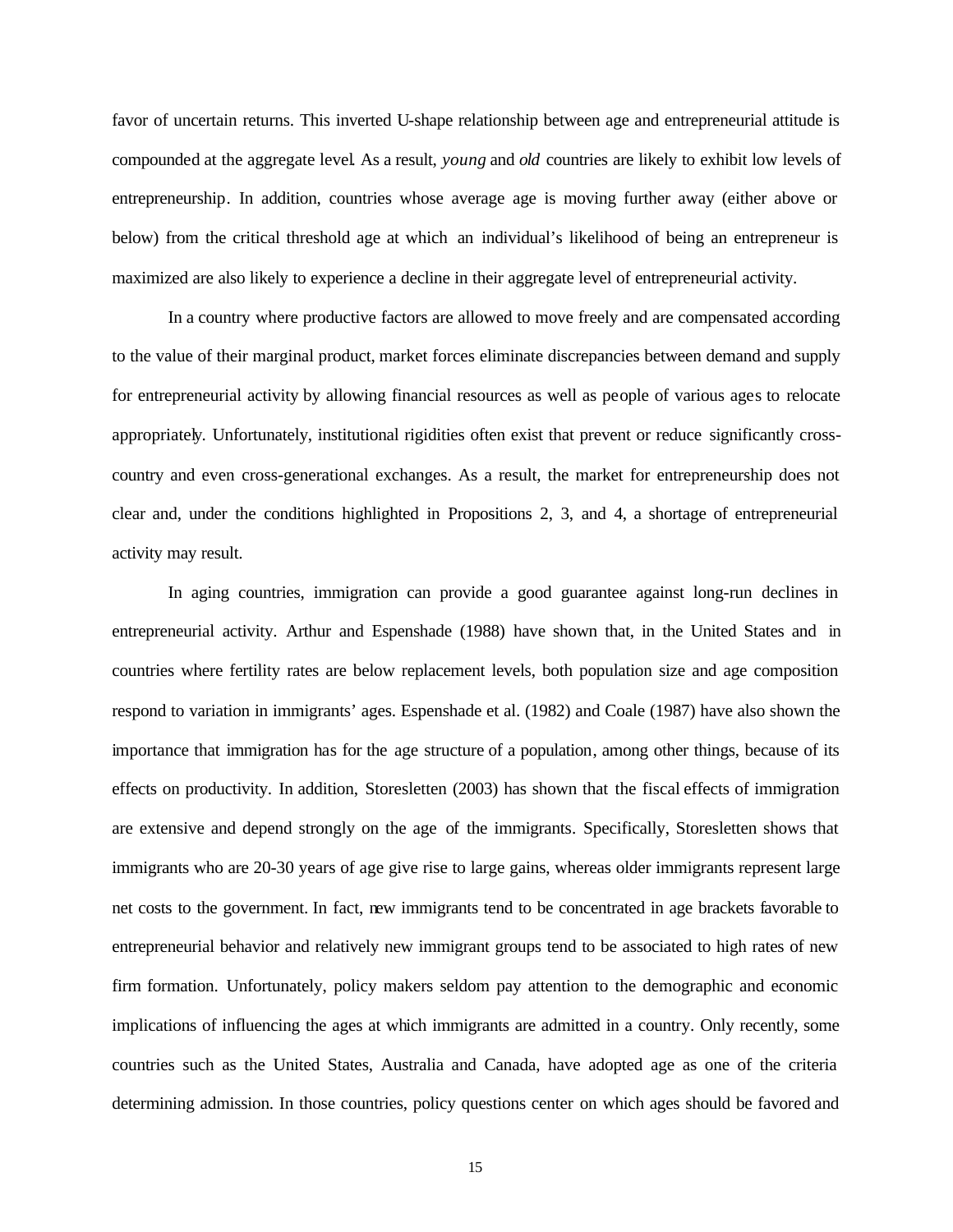on how much weight age should receive in relation to other factors likely to influence the productivity of new immigrants.

Furthermore, it has been shown that the negative consequences of population decline can be avoided, for example, if mechanisms aiming at increasing technological innovation and efficiency are sufficiently effective (Beaudry and Collard 2003, Kosai et al. 1998). The intuition is that, although an aging population and work force may lead to less innovation and, therefore, lower economic growth, the constraint by itself stimulates efficiency-augmenting technological changes by tightening labor and capital resource constraints.

In young countries or in countries that are getting younger, on the other hand, the problem of sustaining entrepreneurial activity may be more difficult to address. New growth theory has allowed research on demographic structure to evolve and improve by progressively treating key demographic variables as endogenous, rather than exogenous, to the growth process (Ehrlich and Lui 1997). In this context, Aghion and Howitt (1992) and Howitt (1999) have shown that economic growth is possible even when population size increases. Similarly, Bloom and Freeman (1988) have shown how some developing countries have been able to shift their work force from agriculture to the industry and service sectors thereby increasing productivity despite the rapid growth in their populations. In many of these countries, however, a large number of young individuals compete for a limited amount of resources. Typical issues of moral hazard and adverse selection set in mechanisms that, because of financial intermediaries' inability to identify entrepreneurial quality, lead to excessive lending and investment in low-return projects (de Meza and Webb 1999). Consistently, the inability of people without sufficient credit and collateral to obtain credit becomes one of the most serious impediments to the creation of new businesses and to the exploitation of opportunities for self-employment.

In general, the age distribution of the population is a structural parameter of the economy and cannot be changed quickly. To alter the way in which individuals of different ages think about themselves and their role in society takes a long time. As a result, short term intervention may not be an effective way to support the level of entrepreneurial activity in a country. Entrepreneurship is, to a large extent, an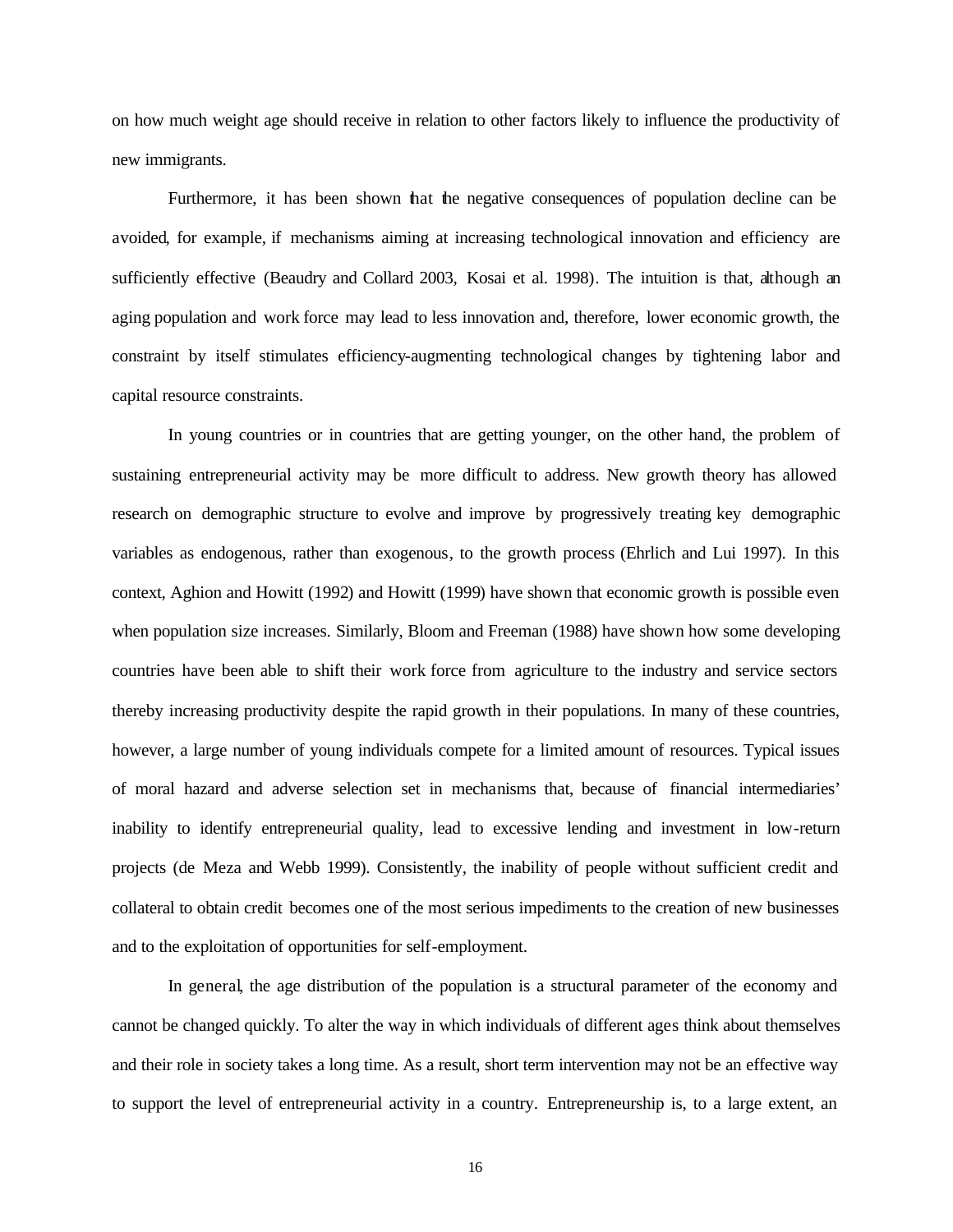embedded phenomenon and may flourish only when the appropriate institutions are in place. Many of the institutions that mold and encourage entrepreneurial decisions are not written but, rather, inherited and learned through direct observation. As in the case of other embedded phenomena, intergenerational attritions reduce the ability of a population to perpetuate institutions and routines.

Lindh (1999) argued that policies that ignore the macroeconomic implications of the age distribution are likely to faulty and potentially costly decisions. If age is indeed a triggering factor of entrepreneurship, it is important to take its influence into account when considering what policies and institutional settings are more conducive to entrepreneurial behavior. In general, programs aimed at increasing the level of entrepreneurial activity by changing socio-economic incentives such as, for example, taxation or subsidies to small businesses are likely to be less effective if the age distribution of the population is heavily skewed. Depending on the age distribution of the population, policies affecting a population's average age (e.g. immigration laws) and the age at which individual entrepreneurial activity peaks (e.g. unionized wage contracts and unemployment benefits) may be more effective in influencing the level of aggregate entrepreneurial activity over time. For example, in aging countries, it seems plausible that people would begin to think beyond the 65-year-old benchmark as the endpoint of their working lives. This has implications for governments who are thinking of imposing or removing mandatory retirement laws.

Finally, in this paper, we focus on monetary rewards because we are interested in understanding the relationship between aggregate entrepreneurial activity and the age structure of the population, a macroeconomic characteristic of a country that, because of its implications for the distribution of resources, has an unavoidable effect on the aggregate level of entrepreneurship when market rigidities are present. In our model, age is concomitant to acquiring wealth and with the accumulation of human capital and work experiences as reflected by changes in the opportunity cost of entrepreneurial activity at the individual level. Of course, other variables such as personal preferences for independence or education are also important for entrepreneurial decisions. Depending on specific cultural factors and on the level of development of a country, the effect of the age distribution of the population on entrepreneurial activity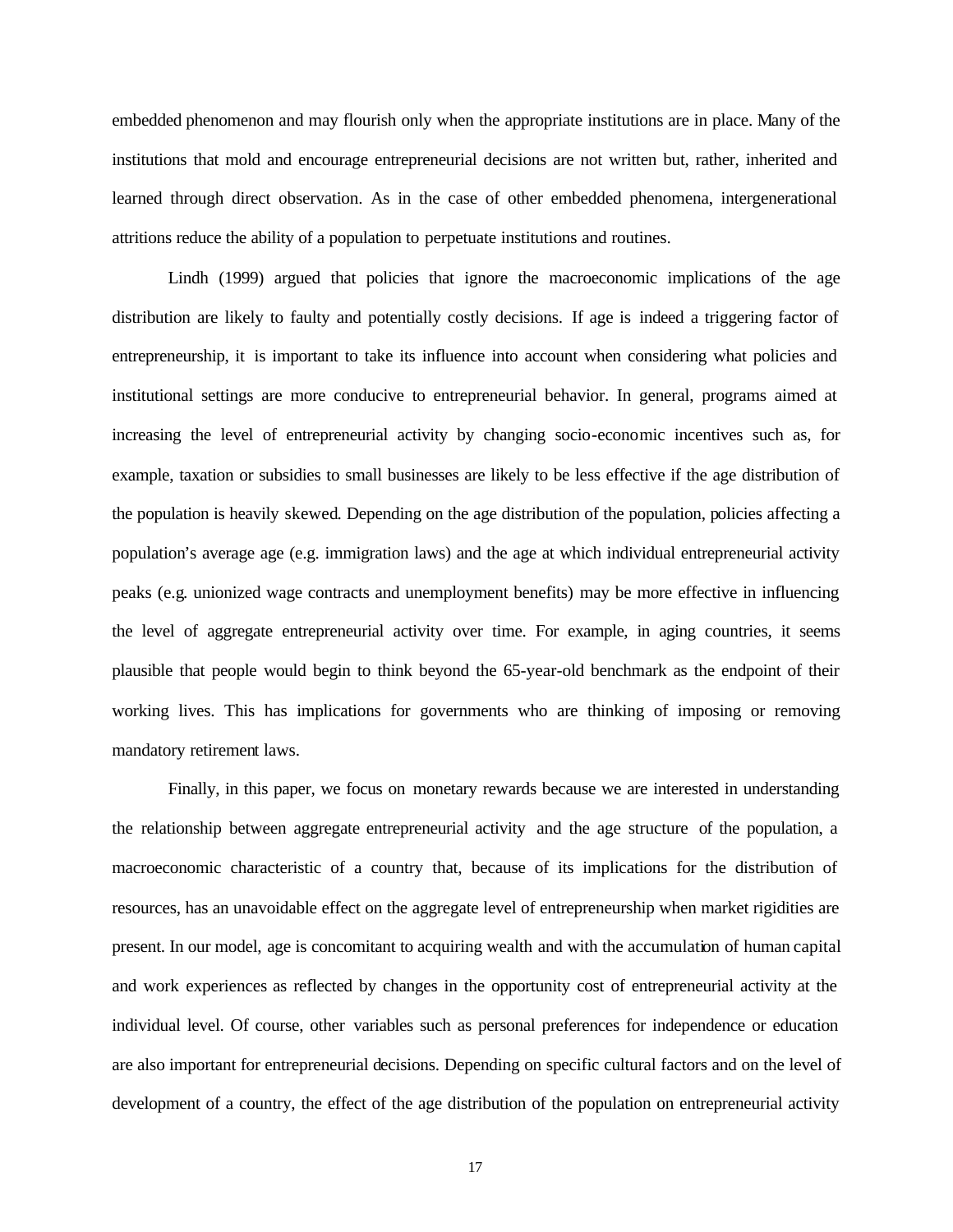may be augmented or reduced by the influence of factors not included in our mode l. We do acknowledge their potential importance, their effect on entrepreneurship, however, is beyond the scope of this paper. In our model, their influence is implicitly captured by the specific shape of the age density function and by the country specific upper and lower bounds defining exit and entry in the labor force.

### **VI. Suggestions for Further Research**

Our study can be expanded in several ways. First, we prove our results for populations distributed following an exponential, normal, or lognormal distribution with respect to the age of their inhabitants. Clearly, other probability density functions are possible and perhaps more accurate for specific countries. Fitting data of one particular country to a specific distribution is an exercise useful in determining the effect of changes in the distribution of the population across age cohorts for that country. This is not, however, the purpose of this paper. Our purpose is to develop a general theoretical point showing that, under certain conditions, the distribution of individuals across age cohorts matters for the aggregate level of entrepreneurial activity and has potential implications for economic growth. The validation of our theory for specific countries is an empirical issue that we hope will generate further research.

Second, our theoretical model can be extended to describe the market dynamics between supply and demand for entrepreneurial activity. In fact, the equilibrium level of entrepreneurship in a country is the outcome of the relative strength of supply and demand forces. Baumol (2002) has provided a detailed analysis of aggregate conditions influencing nascent entrepreneurship and argued that technology, level of economic development, culture, and institutions all influence the demand for entrepreneurship by creating opportunities available for start-ups. He has also suggested that cultural and institutional conditions have an impact on the supply of entrepreneurship because of their ability to influence the skills, resources and preferences of individuals within the population. The links between allocation of resources across generations and demographic structure are complex, and our ceteris paribus model provides only a partial description of their relevance for entrepreneurial activity. The purpose of our model, however, is to point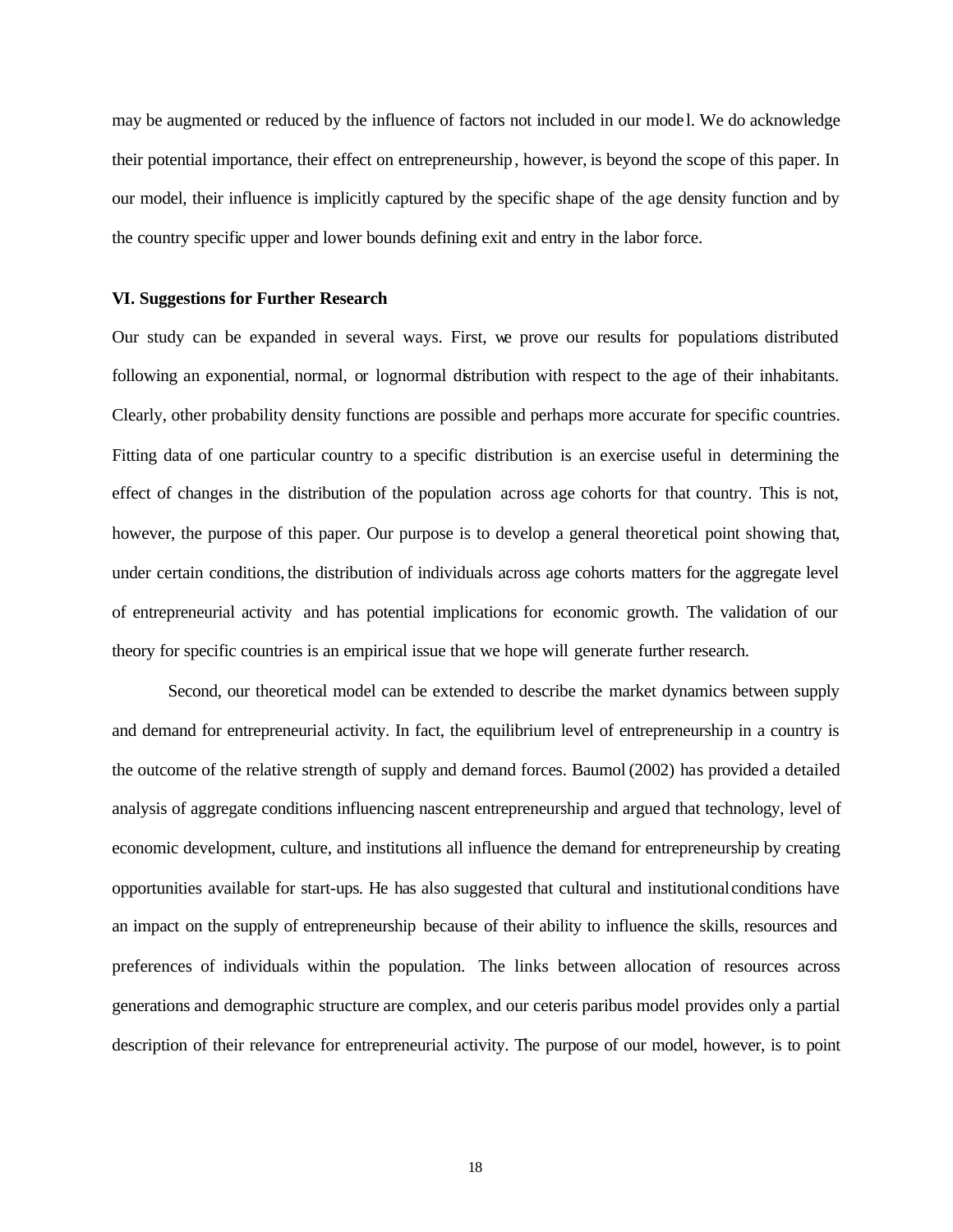out the importance of demographic structure for aggregate entrepreneurship by showing how the former matters even when all other factors are assumed unchanged.

Third, appropriately modified, our model could be used to link demographic structure to the determination of a country's optimal rate of entrepreneurship. The innovations entrepreneurs generate often convey increasing returns for the rest of society, making everyone else more productive. Thus, high economic growth may require some segment of the population to be entrepreneurs, but it may not be necessary for that segment to be very large. Beaudry and Collard (2003), for example, have shown that the role played by technology and innovation is crucial in understanding differences in economic performance across countries whose populations are getting younger. Specifically, they use cross-country data to show why differences in rates of growth in working-age population may be a key to understanding differences in economic performance across industrialized countries. In particular, they argue that countries with lower rates of adult population growth adopted new capital-intensive technologies more quickly than their high population growth counterparts, therefore allowing them to reduce their work time without deterioration of growth in output-per-adult.

Overall, our model suggests that the aggregate level of entrepreneurial activity is indeed influenced by the age distribution of the population and, in particula r, that such influence is negative for very young and very old populations, as well as for populations whose average age is increasing above or decreasing below the critical threshold age at which individual entrepreneurial activity is maximized. Within this context, we speculate that, in the presence of institutional rigidities preventing the redistribution of resources across cohorts and countries, attempts to increase the substitutability between groups of individuals from different age cohorts may have negligible effects on the aggregate level of entrepreneurial activity. To the extent that entrepreneurial activity contributes to innovation and technological progress, as well as development and the elimination of poverty, the omission of its relationship to age may cause significant inaccuracy in models depicting the relationship between demographic structure and economic growth.

19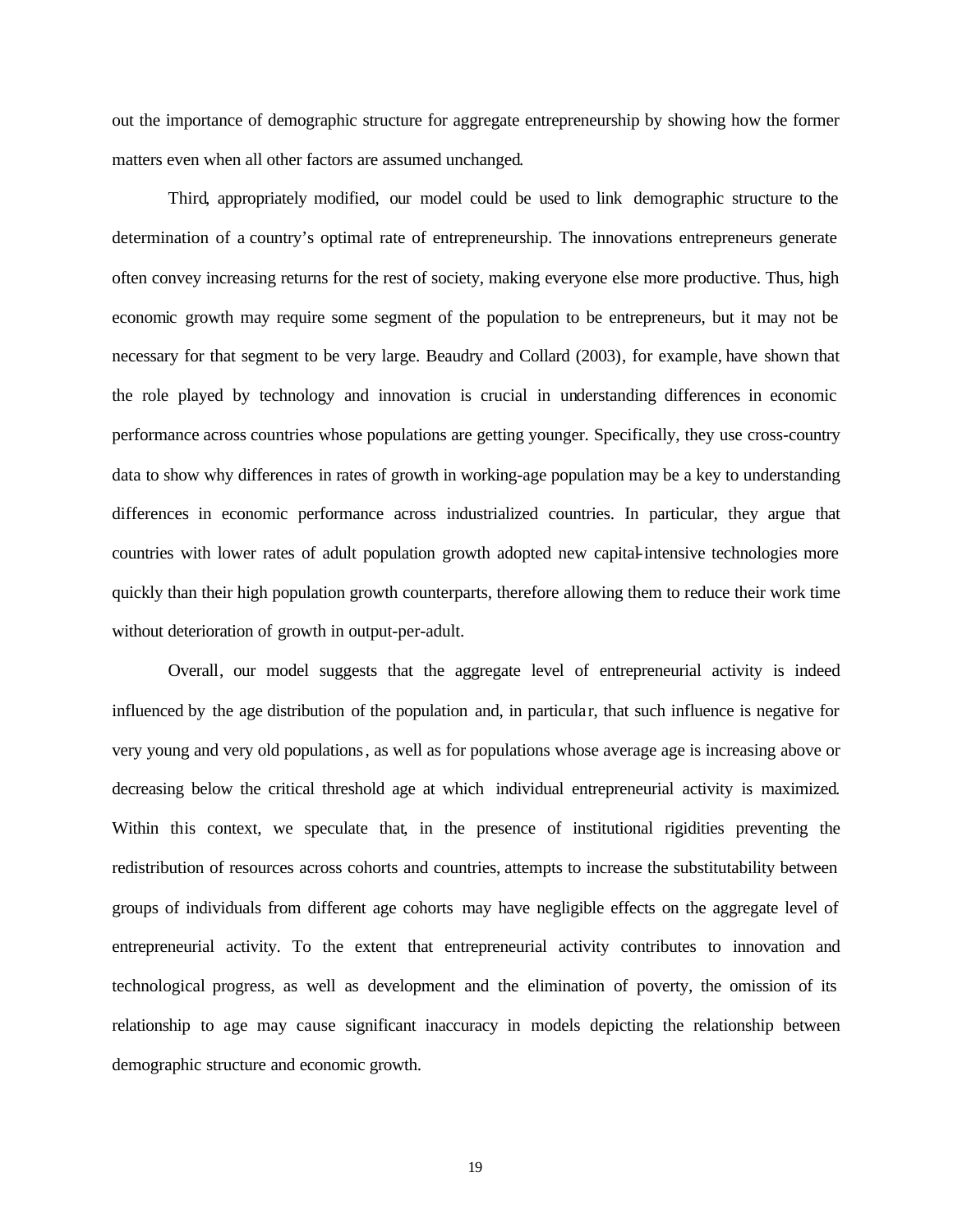#### **Appendix**

PROOF OF PROPOSITION 1. The first order derivative of the likelihood of being an entrepreneur is

$$
\frac{dl(t)}{dt} = \begin{cases}\n\frac{2g}{b[s_p^2(rA(t))]^2} e^{-\left[\frac{2[m_p - rA(t) - w(t)]}{bs_p^2(rA(t))}\right]^g} \left\{ \frac{2[m_p - rA(t) - w(t)]}{bs_p^2(rA(t))} \right\}^{g-1} \times \\
\frac{dl(t)}{dt} = \begin{cases}\n\left[m_p - rA(t) - w(t)\right] \left(-\frac{dS_p^2}{d[rA]}\right) r \frac{dA}{dt} - S_p^2(rA(t)) \left[ r r \frac{dA}{dt} + \frac{dw}{dt} \right]\right\}, & m_p - rA(t) > w(t) \\
0, & m_p - rA(t) \le w(t).\n\end{cases}
$$
\n(A1)

Hence, when  $m_p - r r A(t) > w(t)$  the sign of the first order derivative of this likelihood equals to the sign of

$$
[\mathbf{m}_p - r\mathbf{r}A(\mathbf{t}) - w(\mathbf{t})] \left( -\frac{d\mathbf{s}_p^2}{d[\mathbf{r}A]} \right) \mathbf{r} \frac{dA}{d\mathbf{t}} - \mathbf{s}_p^2 (\mathbf{r}A(\mathbf{t})) \left[ r\mathbf{r} \frac{dA}{d\mathbf{t}} + \frac{dw}{d\mathbf{t}} \right].
$$
 (A2)

Since we assumed that  $(r A(0))$  $(0) - w(0)$  $\int_{0}^{2} (\mathbf{r} A)^2$  $r \mathbf{r} A(0) - w$  $\boldsymbol{s}_{\mathbf{n}}^{\,2}(\boldsymbol{r}% _{0})=\boldsymbol{1}_{\mathbf{n}}^{\,2}(\boldsymbol{r}_{0})$  $m_n - r\mathbf{r}$ *p*  $p - r \mathbf{r} A(0) - w(0) >$ 0 2 0  $[rA]$  $[rA]$  $[r\mathbf{r} A + w]$  $_{=0}$   $\left/ \left( -\frac{dS_p}{d[rA]} \frac{d[1A]}{dt} \right)_{t=1} \right|$  $\overline{\phantom{a}}$  $\lambda$  $\overline{\phantom{a}}$ l ſ  $+ w$ ]  $/$   $$ *t p*  $t=0$   $\left(\begin{array}{cc} d[\mathbf{r}\,A] & d\mathbf{t}\end{array}\right)$ *r r s t r d*  $d[$ r A  $d[$ r A *d d*  $\frac{d[r\mathbf{r} A+w]}{dt}$   $\left| \left( -\frac{d\mathbf{s}^2}{dt} \frac{d[rA]}{dt} \right) \right|$ , this

expression is positive for *t* small enough. But this expression becomes negative because both the opportunity cost of the new business  $r\mathbf{r}A(t)$  and the wage  $w(t)$  increase with t to eventually reach expected entrepreneurial income *m<sup>p</sup>* . Once the wage exceeds expected entrepreneurial income net of opportunity cost, the likelihood and its first order derivative with respect to *t* equal zero.

PROOF OF PROPOSITION 3. We begin with the case where the distribution of a population across age cohorts is exponential. If  $t^* < \frac{1}{t} < U$ *t*  $\lt \frac{1}{\cdot}$  $(t)$  $\sim$  1  $t^* < \frac{1}{I(t)} < U$  we distinguish between  $t^* < \frac{1}{I(t)} - d_U$  $< \frac{1}{\sqrt{2}}$  –  $(t)$  $\sim$  1 *l*  $t^* < \frac{1}{t^*} - d_t$  and

 $\frac{d}{dt}$  –  $d_U$  $> \frac{1}{2}$  –  $(t)$  $\sim$  1 *l*  $t^*$  >  $\frac{1}{t}$  –  $d_{tt}$ , where  $(t)$ 1  $d_U = U - \frac{1}{l(t)}$  $= U - \frac{1}{\sqrt{2}}$ . In the first case the integral in Equation 5 is broken into three

parts: from *L* to  $\frac{1}{I(t)} - d_U$ −  $(t)$ 1  $\frac{1}{I(t)}$  -  $d_U$ , from  $\frac{1}{I(t)}$  -  $d_U$ −  $(t)$ 1 *l* to  $(t)$ 1 *l t* , and from  $(t)$ 1 *l t* to *U*. Since *l* is always positive, the

integral from  $\frac{1}{I(t)} - d_U$ −  $(t)$ 1 *l* to  $(t)$ 1 *l t* is positive and the integral from  $(t)$ 1 *l t* to *U* is negative. Let  $t |I(t)e^{-I(t)t}$ *l*  $\boldsymbol{t}$ )  $\equiv \left| \frac{1}{\mathbf{I}(t)} - \boldsymbol{t} \right| \boldsymbol{I}(t) e^{-\boldsymbol{I}(t)}$  $(t)$  $\boldsymbol{f}(t) \equiv \frac{1}{l(t)} - t \left| I(t) e^{-I(t)} \right|$ *t*  $Q(t) \equiv \frac{1}{I(t)} - t \left| I(t)e^{-t} \right|$  $\overline{\phantom{a}}$  $\overline{\phantom{a}}$ L L  $=\left(\frac{1}{I(t)}-t\right)I(t)e^{-I(t)t}$ . Since *l* is decreasing after  $\frac{1}{I(t)}-d_U$ −  $(t)$ 1 *l* , we note that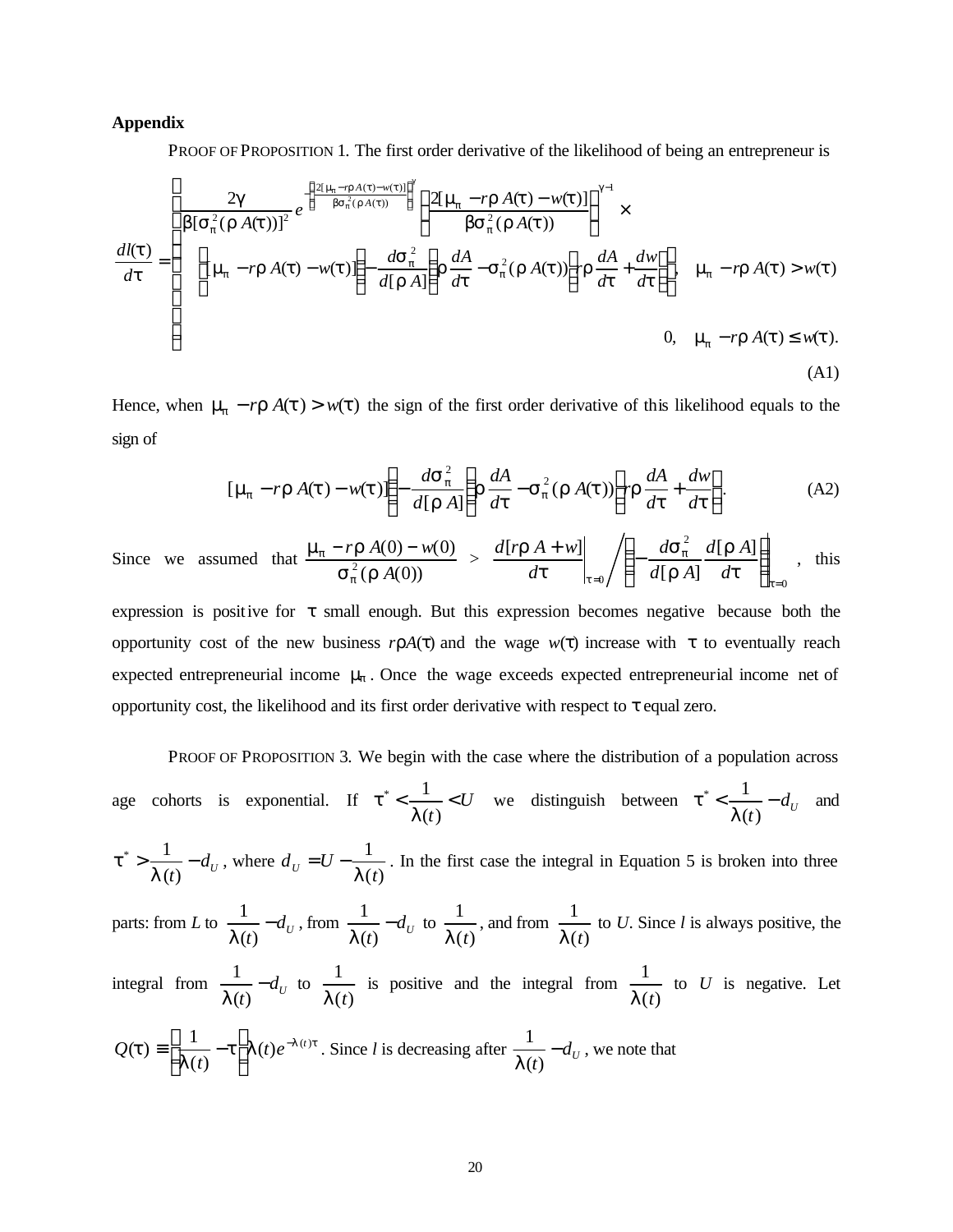$$
\left|\int\limits_{1/I(t)}^{U} Q(t)I(t)dt\right| < \left|\int\limits_{1/I(t)}^{U} Q(t)I\left(\frac{1}{I(t)} - \left[t - \frac{1}{I(t)}\right]\right)dt\right|.
$$
 (A3)

Since  $t$  and  $\left| \frac{1}{I(t)} - \left| t - \frac{1}{I(t)} \right| \right|$  $\overline{\phantom{a}}$  $\lambda$  $\overline{\phantom{a}}$ l ſ  $\overline{\phantom{a}}$ J  $\overline{\phantom{a}}$ F L L  $|t (t)$ 1  $(t)$ 1 *t*  $\left| \begin{array}{cc} t & I(t) \end{array} \right|$ *t l* are at the same distance from the mean and the exponential density

function is smaller for the former than for the latter, we also note that

$$
\left|\int\limits_{L/I(t)}^{U} Q(t) l\left(\frac{1}{I(t)} - \left[t - \frac{1}{I(t)}\right]\right) dt\right| < \left|\int\limits_{L'I(t)}^{U} Q\left(\frac{1}{I(t)} - \left[t - \frac{1}{I(t)}\right]\right) \left(\frac{1}{I(t)} - \left[t - \frac{1}{I(t)}\right]\right) dt\right|.
$$
 (A4)

By changing variables, the right-hand side equals ∫ −  $1/I(t)$  $(t)$ 1  $(t)$  $l(t)$ *t*  $\overline{t}$ <sup>-d</sup><sup>U</sup>  $Q(t)l(t)d$ *l l*  $\int t l(t) dt$ . Therefore, the sum of the last two

integrals is positive. The first integral is also positive. However, if  $t^* > \frac{1}{I(t)} - d_U$  $> \frac{1}{2}$  –  $(t)$  $\sim$  1 *l*  $t^*$  >  $\frac{1}{t}$  –  $d_t$ , we cannot draw such

a conclusion because *l* begins increasing and may not balance off the negative integral from  $(t)$ 1 *l t* to *U*.

This also implies that, as  $(t)$ 1 *l t* increases and hence  $I(t)$  decreases, the sufficient condition

$$
t^* < \frac{1}{I(t)} - d_U
$$
 holds true and  $\frac{dI(t)}{dt} < 0$  leads to  $\frac{d\Phi(t)}{dt} < 0$ .

We use the same approach for the case where the distribution of a population across age cohorts is normal. If  $t^*$ < $m(t)$ < $U$  we distinguish between  $m(t)$ - $d_U$ > $t^*$  and  $m(t)$ - $d_U$ < $t^*$ , where  $d_U = U$ - $m(t)$ . In the first case the integral in Equation 6 is broken into three parts: from *L* to  $\mathbf{m}(t)$ - $d_U$ , from  $\mathbf{m}(t)$ - $d_U$  to  $\mathbf{m}(t)$ , and from  $m(t)$  to *U*. Since *l* is always positive, the integral from  $m(t)$ - $d_U$  to  $m(t)$  is negative and the integral from  $m(t)$ 

to *U* is positive. Let  $Q(t) \equiv [t - m(t)] \frac{1}{\sqrt{1 - t}} e^{-2s^2}$ 2 2  $[t-m(t)]$ 2  $\overline{f}(t) \equiv [t - m(t)] \frac{1}{\sqrt{1 - e^{t}}} e^{-\frac{(t - t)^2}{2s}}$ *t m ps*  $\boldsymbol{t}$   $\boldsymbol{t}$   $\boldsymbol{t}$   $\boldsymbol{t}$   $\boldsymbol{t}$   $\boldsymbol{t}$   $\boldsymbol{t}$ *t*  $Q(t) \equiv [t - m(t)] \frac{1}{t}$  *e*  $-t \equiv [\boldsymbol{t} - \boldsymbol{m}(t)] \frac{1}{\sqrt{1-\mu}} e^{-\lambda s^2}$ . Since *l* is decreasing after  $\boldsymbol{m}(t) - d_U$ , we note that

$$
\left|\int_{\mathbf{m}(t)}^{U} Q(t) l(t) dt \right| < \left|\int_{\mathbf{m}(t)}^{U} Q(t) l(\mathbf{m}(t) - [t - \mathbf{m}(t)]) dt \right|,
$$
\n(A5)

which, by anti-symmetry of  $Q(t)$  with respect to  $m(t)$ ,

$$
= \left| \int_{\mathbf{m}(t)}^{U} Q(\mathbf{m}(t) - [\mathbf{t} - \mathbf{m}(t)]) l(\mathbf{m}(t) - [\mathbf{t} - \mathbf{m}(t)]) dt \right|,
$$
 (A6)

and, by changing variables,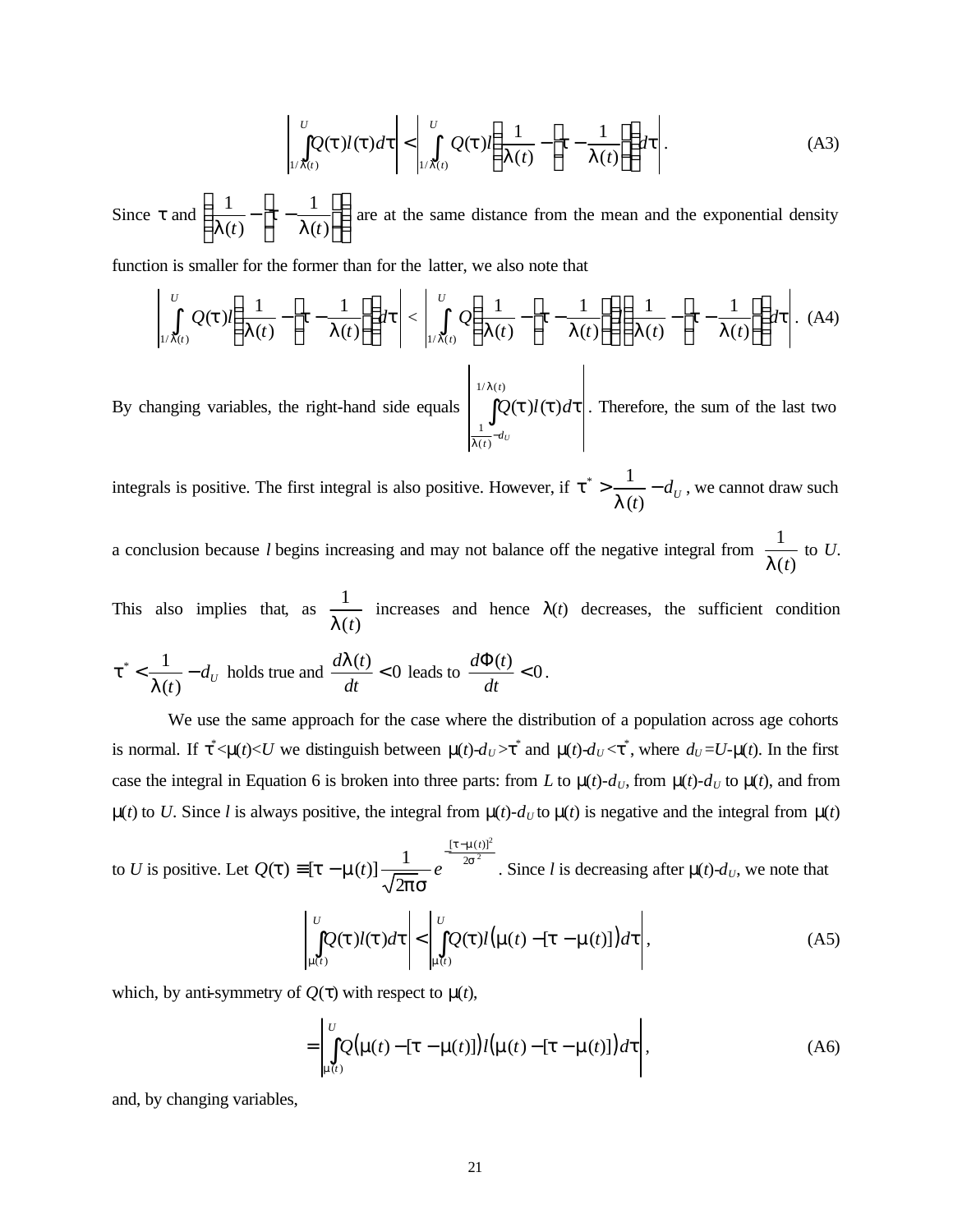$$
= \left| \int_{m(t)-d_U}^{m(t)} Q(t) \, dt \right|.
$$
\n(A7)

Therefore, the sum of the first two integrals is negative. The third integral is also negative. However, if  $m(t)$ - $d_U < t^*$ , we cannot draw such a conclusion because *l* begins increasing and may not balance off the positive integral from  $m(t)$  to U. This means that, as  $m(t)$  increases, the sufficient condition  $m(t)$ - $d_U > t^*$ 

holds true and 
$$
\frac{d\mathbf{m}(t)}{dt} > 0
$$
 leads to  $\frac{d\Phi(t)}{dt} < 0$ .

Finally, we consider the case where the age distribution is lognormal. Let *Z* be a random variable representing the logarithm of the age variable. Then, for any age  $t$  there exists a realization  $z$  with  $t = e^z$ . As a result,  $d\mathbf{t} = e^z dz$ , and  $\mathbf{t} = L$  leads to  $z = \ln L$  whereas  $\mathbf{t} = U$  leads to  $z = \ln U$ . By assumption, *Z* is normally distributed with mean  $m(t)$  and variance  $s^2$ . Consequently, Equation 7 is equivalent to

$$
\int_{\ln L}^{\ln U} [z - \mathbf{m}(t)] \frac{1}{\sqrt{2\mathbf{p}} \mathbf{s}} e^{\frac{-1}{2\mathbf{s}^2} [z - \mathbf{m}(t)]^2} l(e^z) dz.
$$
 (A8)

The only differences with the proof for a normal age distribution are (1) the likelihood  $l(z)$  of being an entrepreneur at age *z* is substituted by  $l(e^z)$  and (2) the integral is taken on the interval [ln*L*, ln*U*] rather than [ $L, U$ ]. In Proposition 1 we show that *l* increases in its component *t* up until a critical value  $t^*$  and then decreases thereafter. Hence, with  $\mathbf{t} = e^z$ ,  $\frac{dt}{dt} = \frac{dt}{dt} \frac{d\mathbf{t}}{dt} = \frac{dt}{dt} e^z$ *d dl dz d d dl dz dl t t t*  $=\frac{at}{dt}$   $\frac{at}{dt} = \frac{at}{dt}e^z$  and, as a result,  $l(e^z)$  also increases in its component *z* up until a critical value  $z^*$  and then decreases thereafter. We note that the critical value  $z^*$  $= t^*$  since  $\frac{du}{dt} = 0$ *dz*  $\frac{dl}{dt} = 0$  if and only if  $\frac{dl}{dt} = 0$ *dt*  $\frac{dl}{dt} = 0$ . Therefore, it is straightforward to verify that the proof for the normal age distribution applies to the right-hand side of Equation A8 where *L*, *U*,  $t^*$  and  $d_U = U - m(t)$ are substituted by, respectively,  $\ln L$ ,  $\ln U$ ,  $\ln L + [t^* - L]$  and  $d_{\ln U} = \ln U - \ln(t)$ . This also implies that, as a population average age increases so does the mean of the logarithm of age *m*(*t*), and the sufficient condition  $\ln L + [t^* - L] < m(t) - d_{\ln U}$  holds true and  $\frac{d\mathbf{m}(t)}{dt} > 0$ *dt*  $\frac{d\mathbf{m}(t)}{dt}$  > 0 leads to  $\frac{d\Phi(t)}{dt}$  < 0 *dt*  $\frac{d\Phi(t)}{dt} < 0.$ 

PROOF OF PROPOSITION 4. We begin with the case where the distribution of a population across age cohorts is exponential. If  $\frac{1}{\sqrt{L}} < L$ *t*  $\prec$  $(t)$ 1 *l* , then the integral in Equation 5 is negative. As a result, the sign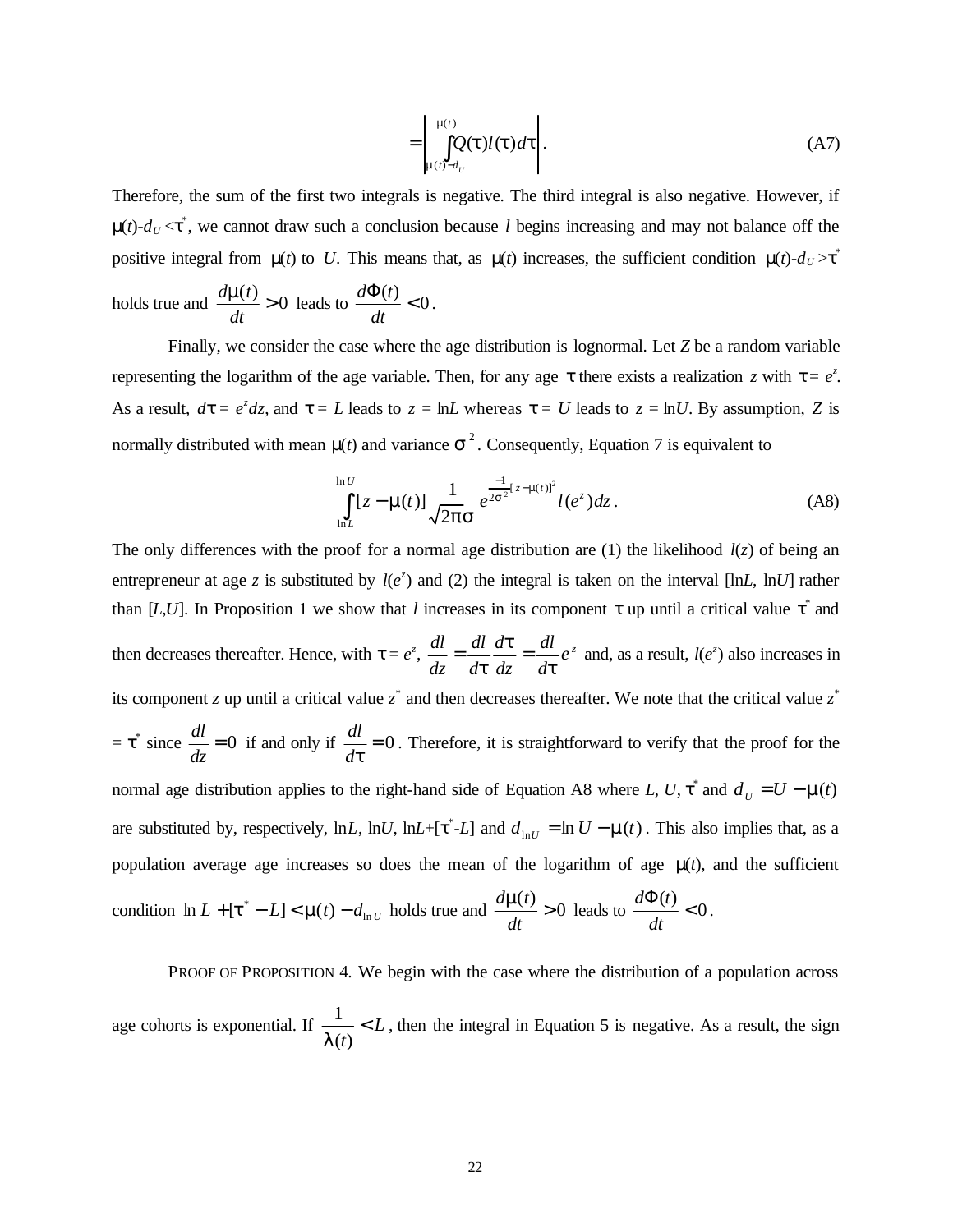of 
$$
\frac{d\Phi(t)}{dt}
$$
 is the opposite of that of  $\frac{d\mathbf{I}(t)}{dt}$ . This implies that, as a population average age  $\frac{1}{\mathbf{I}(t)}$  decreases,

 $I(t)$  increases and thus  $\frac{d\Phi(t)}{dt} < 0$ *dt*  $\frac{d\Phi(t)}{dt} < 0.$ 

Next, we look at the case where the distribution of a population across age cohorts is normal. If  $L < \mathbf{m}(t) < t^*$ , we distinguish between  $\mathbf{m}(t) + d_L < t^*$  and  $\mathbf{m}(t) + d_L > t^*$ , where  $d_L = \mathbf{m}(t) - L$ . In the first case the integral in Equation 6 is broken into three parts: from *L* to  $m(t)$ , from  $m(t)$  to  $m(t)+d<sub>L</sub>$ , and from  $m(t)+d<sub>L</sub>$  to *U*. Since *l* is always positive, the integral from *L* to  $\mathbf{m}(t)$  is negative and the integral from  $\mathbf{m}(t)$  to  $\mathbf{m}(t) + d_L$  is

positive. Again, let  $Q(t) \equiv [t - m(t)] \frac{1}{\sqrt{2\pi}} e^{-2s^2}$ 2 2  $[t-m(t)]$ 2  $\overline{f}(t) \equiv [t - m(t)] \frac{1}{\sqrt{1 - e^{t}}} e^{-\frac{(t - t)^2}{2s}}$ *t m ps*  $\boldsymbol{t}$   $\boldsymbol{t}$   $\boldsymbol{t}$   $\boldsymbol{t}$   $\boldsymbol{t}$   $\boldsymbol{t}$   $\boldsymbol{t}$ *t*  $Q(t) \equiv [t - m(t)] \frac{1}{t}$  *e*  $-t \equiv [\boldsymbol{t} - \boldsymbol{m}(t)] \frac{1}{\sqrt{1-\lambda}} e^{-\lambda t}$ . Since *l* is increasing up until  $\boldsymbol{m}(t) + d_L$ , we note

that

$$
\left|\int_{\mathbf{m}(t)}^{\mathbf{m}(t)+d_L} Q(t)l(t)dt\right| > \left|\int_{\mathbf{m}(t)}^{\mathbf{m}(t)+d_L} Q(t)l(\mathbf{m}(t)-[\mathbf{t}-\mathbf{m}(t)])dt\right|,
$$
\n(A9)

which, by anti-symmetry of  $Q(t)$  with respect to  $m(t)$ ,

$$
= \left| \int_{\mathbf{m}(t)}^{\mathbf{m}(t)+d_L} Q(\mathbf{m}(t) - [\mathbf{t} - \mathbf{m}(t)]) l(\mathbf{m}(t) - [\mathbf{t} - \mathbf{m}(t)]) dt \right|,
$$
 (A10)

and, by changing variables,

$$
= \left| \int_{L}^{m(t)} Q(t) \, dt \right|.
$$
\n(A11)

Therefore, the sum of the first two integrals is positive. The third integral is also positive. However, if  $m(t)+d_L>t^*$ , we cannot draw such a conclusion because *l* begins decreasing and may not balance off the non-positive integral from *L* to  $m(t)$ . This means that, as  $m(t)$  decreases, the sufficient condition  $m(t)+d<sub>L</sub>$ 

 $\langle t^* \rangle$  holds true and  $\frac{d\mathbf{m}(t)}{dt} < 0$ *dt*  $\frac{d\mathbf{m}(t)}{dt}$  < 0 leads to  $\frac{d\Phi(t)}{dt}$  < 0 *dt*  $\frac{d\Phi(t)}{dt} < 0.$ 

When the age distribution is lognormal, we proceed as per the proof of Proposition 3 for this case. The proof for the normal age distribution just offered applies where *L*, *U*,  $t^*$  and  $d_L = m(t) - L$  are substituted by, respectively, ln*L*, ln*U*, ln*L*+[ $t^*$ -*L*] and  $d_{\text{ln}L} = \mathbf{m}(t) - \ln L$ . This also mean that, as a population average age decreases so does the mean of the logarithm of age  $m(t)$ , and the sufficient condition  $\ln L + [t^* - L] > m(t) + d_{\ln L}$  $\ln L + [\mathbf{t}^* - L] > \mathbf{m}(t) + d_{\ln L}$  holds true and  $\frac{d\mathbf{m}(t)}{dt} < 0$ *dt*  $\frac{d\mathbf{m}(t)}{dt}$  < 0 leads to  $\frac{d\Phi(t)}{dt}$  < 0 *dt*  $\frac{d\Phi(t)}{dt} < 0.$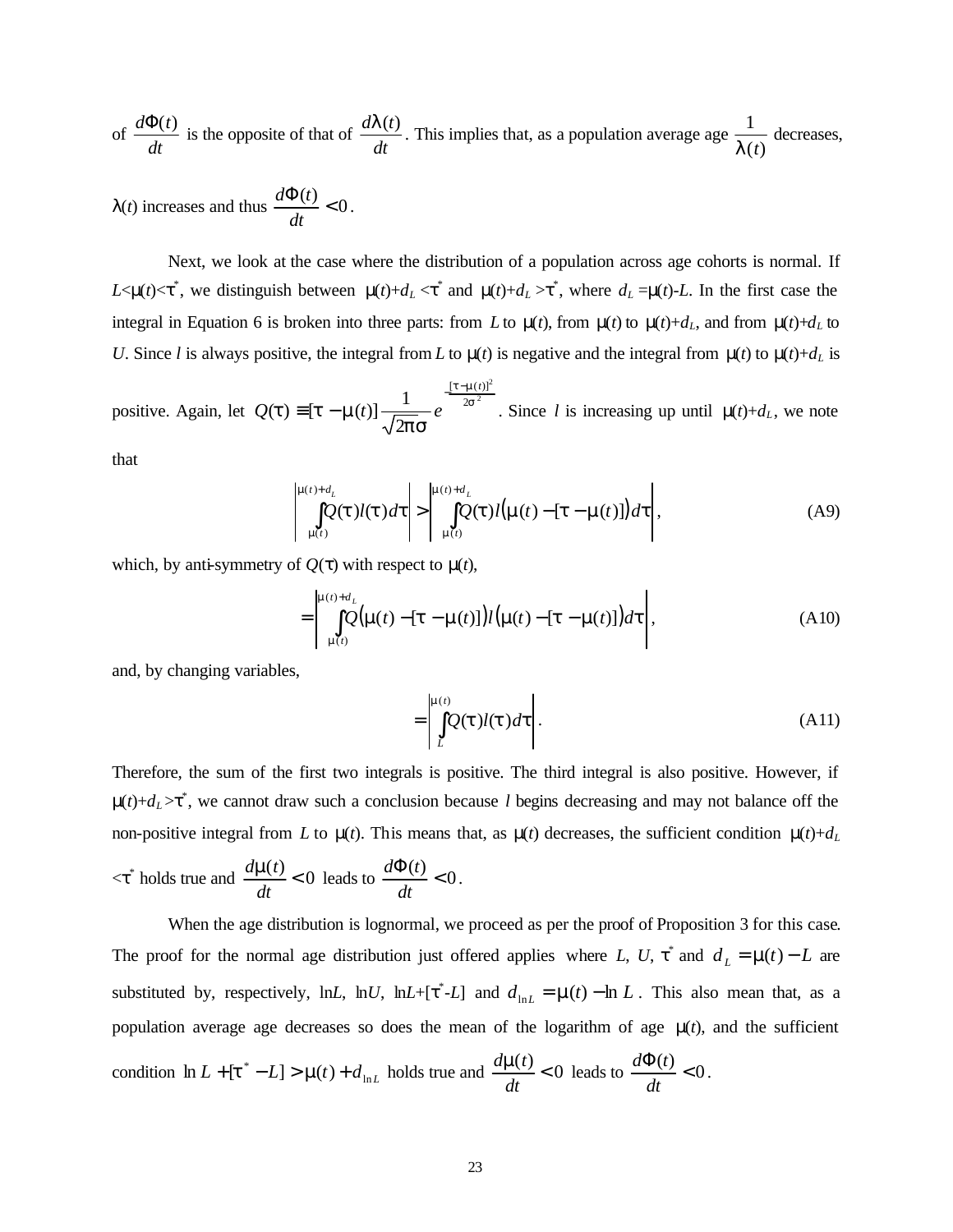## **References**

- Acs, Z. J. and Audretsch, D. B. (1990). *Innovation and Small Firms*, Cambridge, MA: MIT Press.
- Aghion, P. and Howitt, P. (1992). 'A model of growth through creative destruction', *Econometrica*, vol. 60, pp. 323-351.
- Arthur, B. W. and Espenshade, T. J. (1988). 'Immigration policy and immigrants' ages', *Population and Development Review*, vol. 14 (2), pp. 315-326.
- Bates, T. (1990). 'Entrepreneur human capital inputs and small business longevity', *Review of Economics and Statistics*, vol. 72, pp. 551-559.
- Baumol, W. J. (2002). *The Free-Market Innovation Machine: Analyzing the Growth Miracle of Capitalism*, Princeton, NJ: Princeton University Press.
- Baumol, W. J. (1993). 'Formal entrepreneurship theory in economics: Existence and bounds', *Journal of Business Venturing*, vol. 8, pp. 197-210.
- Beaudry, P. and Collard, F. (2003). 'Recent technological and economic change among industrialized countries: Insights from population growth', *Scandinavian Journal of Economics*, vol. 105 (3), pp. 441-463.
- Becker, G. S. (1962). 'Investment in human capital: A theoretic analysis', *Journal of Political Economy*, vol. 70 (5), pp. 9-49.
- Becker, G., Gleaser, E. L. and Murphy, K. (1999). 'Population and economic growth', *American Economic Review*, vol. 89 (2), pp. 145-149.
- Becker, G., Murphy, K. M. and Tamura, R. (1990). 'Human capital, fertility, and economic growth', *Journal of Political Economy*, vol. 98 (5), pp. 12-37.
- Ben-Porath, Y. (1967). 'The production of human capital and the life cycle of earnings', *Journal of Political Economy*, vol. 75 (4), pp. 352-365.
- Blanchflower, D. G. (2004). 'Self-employment: More may not be better', NBER Working Paper No. 10286.
- Blanchflower, D. G. and Oswald, A. J. (1998). 'What makes an entrepreneur?', *Journal of Labor Economics*, vol. 16 (1), pp. 26-60.
- Bloom, D.E, and D. Canning (2004) 'Global demographic change: Dimensions and economic significance', G. H. Sellon Jr., ed. *Global Demographic Change: Economic Impacts and Policy Challenges*, Federal Reserve Bank of Kansas City, pp. 9-56.
- Bloom, D.E., Canning, D. and Graham, B. (2003). 'Longevity and life-cycle savings', *Scandinavian Journal of Economics* 105 (3), pp. 319–338.
- Bloom, D. E. and Freeman, R. B. (1988). 'Economic development and the timing and components of population growth', *Journal of Policy Modeling*, vol. 10 (1), pp. 57-82.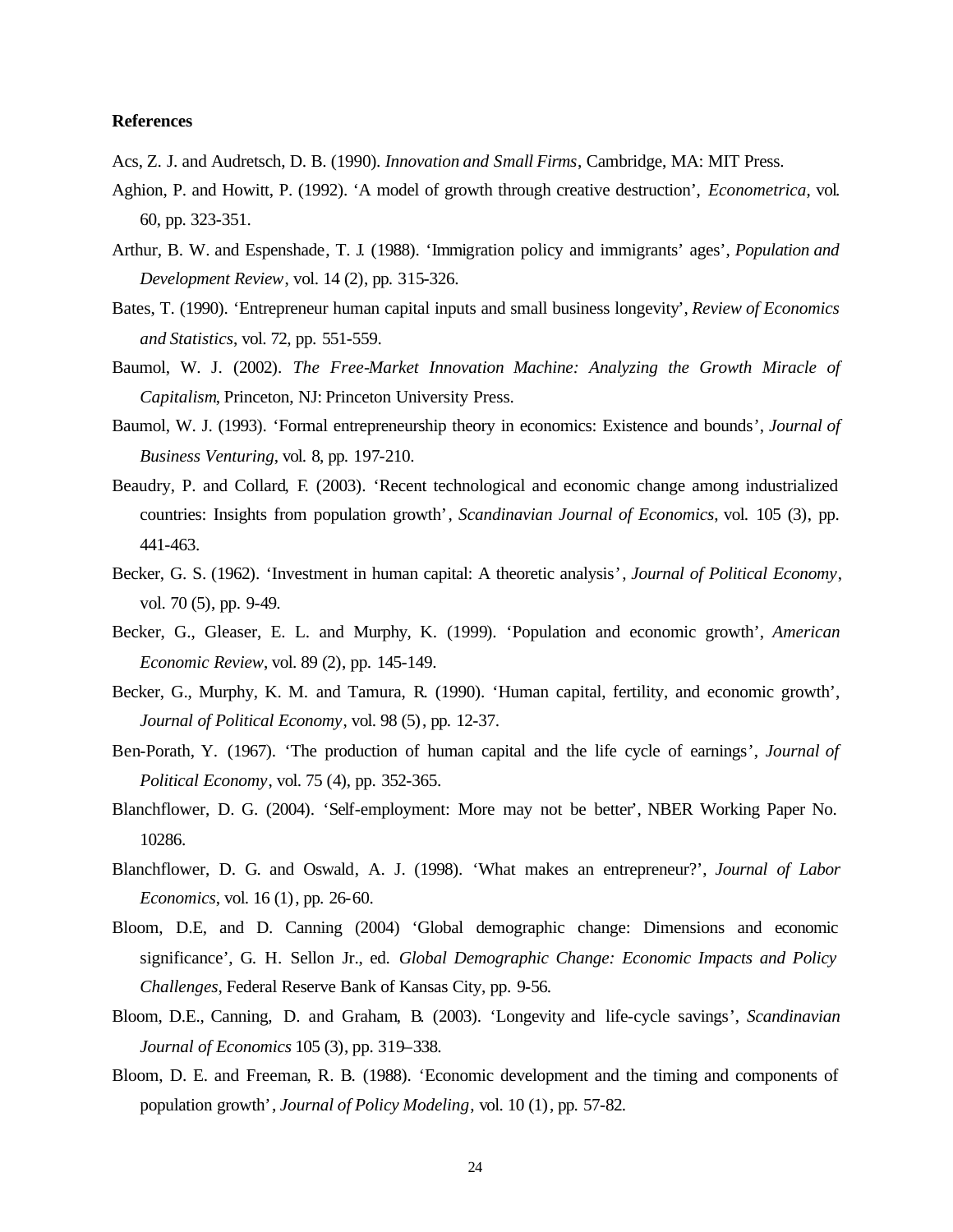- Coale, A. J. (1987). 'Demographic effects of below-replacement fertility and their social implications', D. Kingsley, M. S. Bernstam, R. Ricardo-Campbell, eds. *Below-Replacement Fertility in Industrial Society: Causes, Consequences, Policies*, supplement to *Population and Development Review*, vol. 12, pp. 203-216.
- Deaton, A. S. and Paxon, C. H. (1997). 'The effects of economic and population growth on national savings and inequality', *Demography*, vol. 34, pp. 97-114.
- de Meza, D. and Webb, D. (1999). 'Wealth, enterprise and credit policy', *Economic Journal*, vol. 109 (455), pp. 153-163.
- Denton, F. T., Mountain, D. C. and Spencer, B. G. (1996). 'The response of aggregate production to fertility-induced changes in population age distribution', *Southern Economic Journal*, vol. 62 (3), pp. 606-619.
- Ehrlich, I. and Lui, F. (1997). 'The problem of population and growth: A review of the literature from Malthus to contemporary models of endogenous population and endogenous growth', *Journal of Economic Dynamics and Control*, vol. 21 (1), pp. 205-242.
- Espenshade, T. J., Bouvier, L. F. and Arthur, W. B. (1982). 'Immigration and the stable population model', *Demography*, vol. 19, pp. 125-133.
- Evans, D. and Jovanovic, B. (1989). 'An estimated model of entrepreneurial choice under liquidity constraints', *Journal of Political Economy*, vol. 97, pp. 808-827.
- Hamilton, B. H. (2000). 'Does entrepreneurship pay? An empirical analysis of the returns to selfemployment', *Journal of Political Economics*, vol. 108, pp. 604-631.
- Holden, S., Lindh, T., Malmberg, B., and Schultz, C. (2003). 'Population dynamics and macroeconomic performance: Editors' preface', *Scandinavian Journal of Economics* 105 (3), pp. 317–318.
- Horiuchi, S. and Preston, S. H. (1988). 'Age-specific growth rates: The legacy of past population dynamics', *Demography*, vol. 25 (3), pp. 429-441.
- Howitt, P. (1999). 'Steady endogenous growth with population and R&D inputs growing', *Journal of Political Economy*, vol. 107 (4), pp. 715-730.
- Jovanovic, B. (1994). 'Firm formation with heterogeneous management and labor skills', *Small Business Economics*, vol. 6 (3), pp. 185-192.
- Keyfitz, N. (1966). 'Finite approximations in demography', *Population Studies*, vol. 19 (3), pp. 281-295.
- Kihlstrom, R. and Laffont, J. (1979). 'A general equilibrium entrepreneurial theory of firm formation based on risk aversion', *Journal of Political Economy*, vol. 87, pp. 719-740.
- Kim, Y. J. (1986). 'Examination of the generalized age distribution', *Demography*, vol. 23 (3), pp. 451- 461.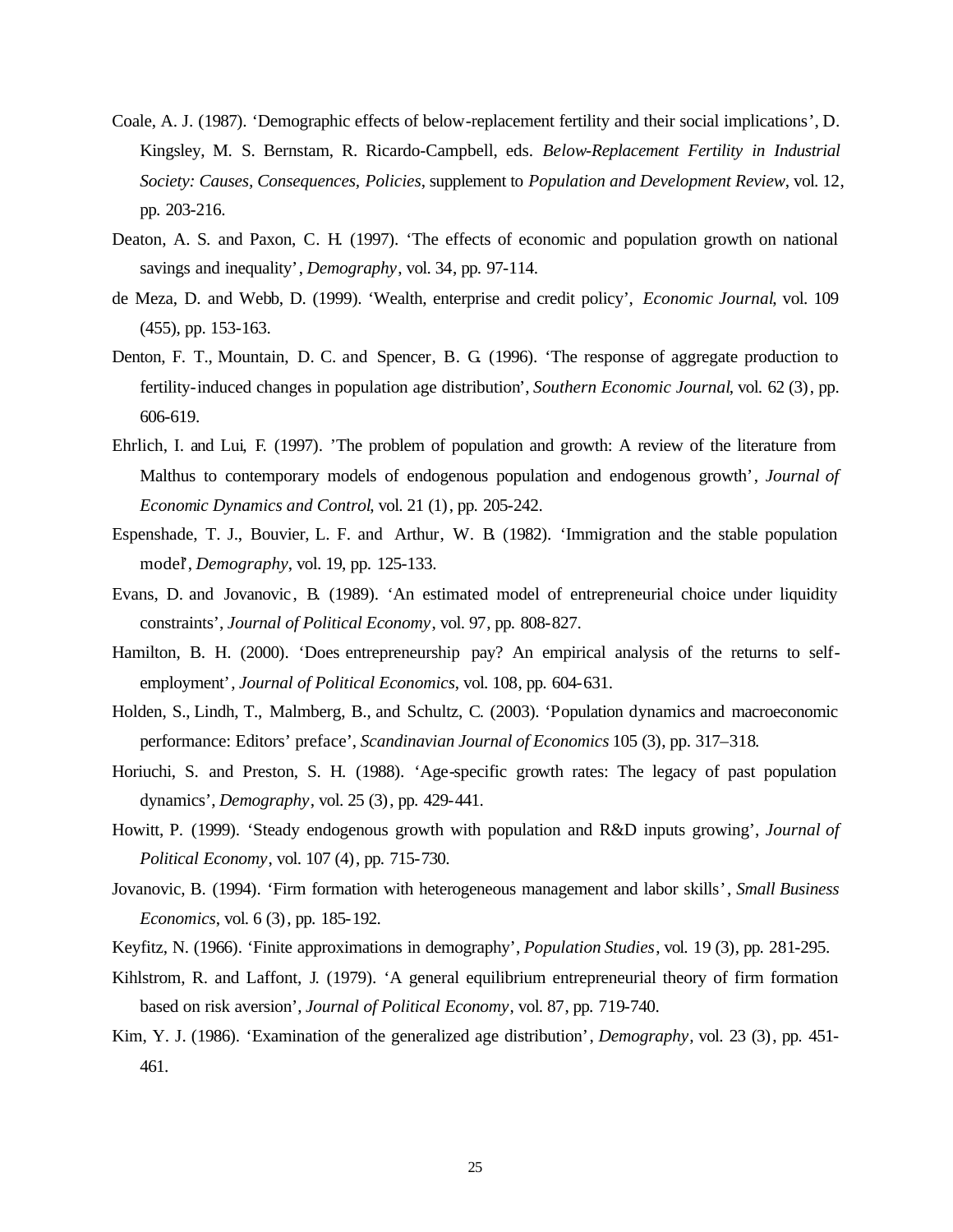- Kosai, Y., Jun, S. and Naohiro, Y. (1998). 'Declining population and sustained economic growth: Can they coexist?' *American Economic Review*, vol. 88 (2), pp. 412-416.
- Kremer, M. (1993). 'Population growth and technological change: One million B.C. to 1990', *Quarterly Journal of Economics*, vol. 108 (3), pp. 681-716.
- Leazar, E. P. (2002). 'Entrepreneurship', NBER Working Paper No. 9109.
- Lee, R., Mason, A., and Miller, T. (2003). 'Saving, wealth and the transition from transfers to individual responsibility: The cases of Taiwan and the United States', *Scandinavian Journal of Economics*, 105 (3), pp. 339–357.
- Lindh, T. (1999). 'Age structure and economic policy: The case of saving and growth', *Population Research and Policy Review,* 18 (3), pp. 261-277.
- Lindh, T., and Malmberg, B. (1999). 'Age structure effects and growth in the OECD, 1950-1990', *Journal of Population Economics*, 12(3), pp. 431 – 449.
- Lindh, T., and Ohlsson, H. (1998). 'Self-employment and wealth inequality', *Review of Income and Wealth*, 44 (1), pp. 25-42.
- Michelacci, C. (2003). 'Low returns in R&D due to the lack of entrepreneurial skills', *Economic Journal*, vol. 113 (484), pp. 207-225.
- Minniti, M. (2005). 'Entrepreneurship and network externalities', *Journal of Economic Behavior and Organization*, vol. 57 (1), pp. 1-27.
- Otani, K. (1996). 'A human capital approach to entrepreneurial capacity', *Economica*, vol. 63, pp. 273-89.
- Schumpeter, J. A. (1934). *The Theory of Economic Development*, Cambridge, MA: Harvard University Press.
- Sellon Jr., G. H., (2004). *Global Demographic Change: Economic Impacts and Policy Challenges.* Federal Reserve Bank of Kansas City.
- Singh, S. K. and Maddala, G. S. (1976). 'A function for size distribution of incomes', *Econometrica*, vol. 44 (5), pp. 963-970.
- Storesletten, K. (2003). 'Fiscal implications of immigration: A net present value calculation', *Scandinavian Journal of Economics*, 105 (3), pp. 487-506.
- Taylor, M. P. (1996). 'Earnings, independence or unemployment; why become self-employed?', *Oxford Bulletin of Economics and Statistics*, vol. 58 (2), pp. 253-265.
- Weil, D. N. (1999). 'Why has fertility fallen below replacement in industrial nations, and will it last? Population growth, dependency, and consumption', *American Economic Review*, vol. 89 (2), pp. 251- 255.
- Wennekers, S. and Thurik, A. R. (1999). 'Linking entrepreneurship and economic growth', *Small Business Economics*, vol. 13, pp. 27–55.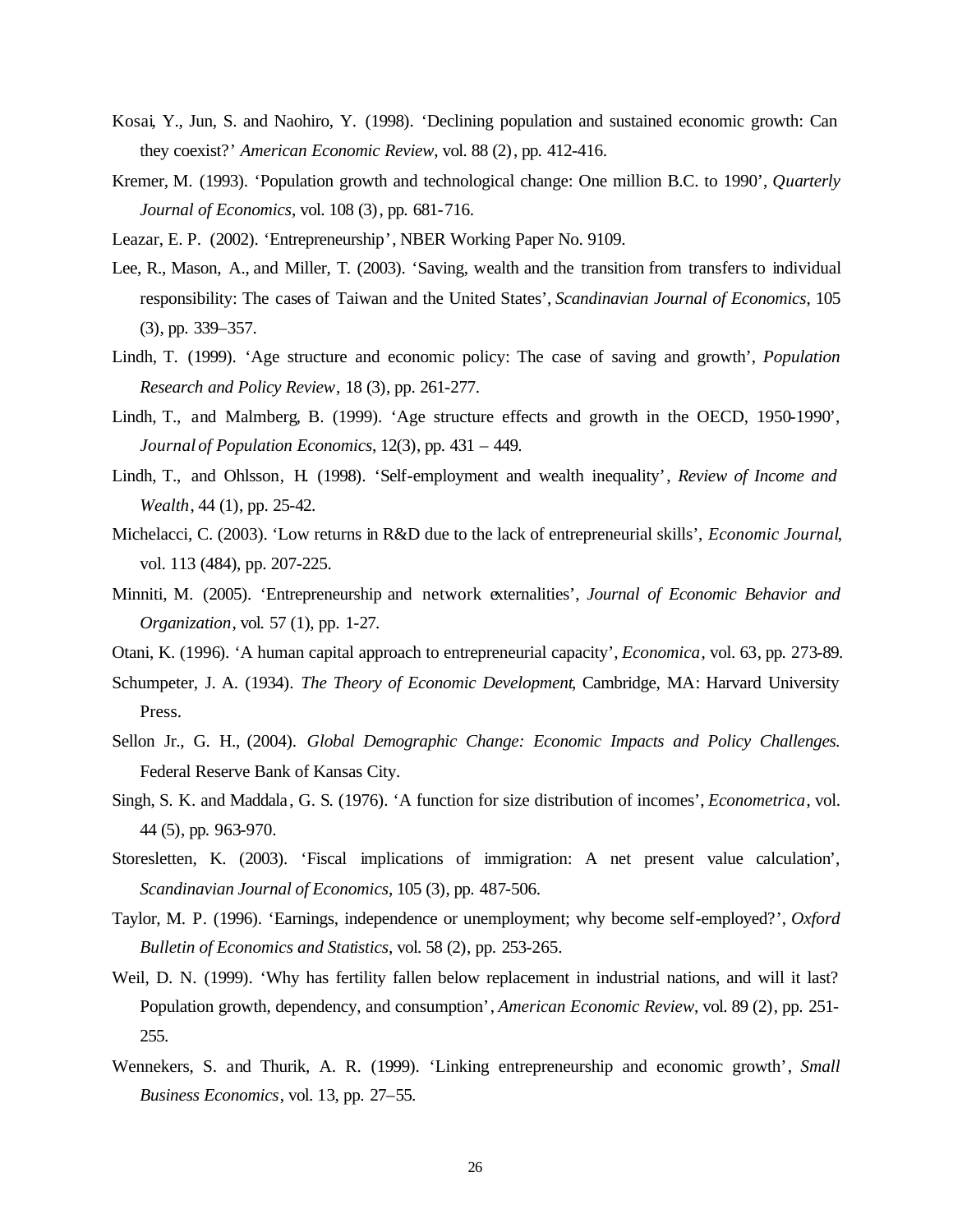## Figure 1



*Relative Proportion of Population Engaged in Entrepreneurial Activity across 18 Countries*\*

Data were collected, weighted and harmonized in spring 2001 through a standardized survey administered to a stratified representative sample of the population age 14 and above. Countries shown include Argentina, Canada, Denmark, Finland, Germany, Hungary, India, Israel, Italy, Japan, New Zealand, Poland, Portugal, Russia, Singapore, South Korea, Sweden, and the United States.

<sup>\*</sup> *Data source*: Global Entrepreneurship Monitor (GEM) Project at www.gemconsortium.org.